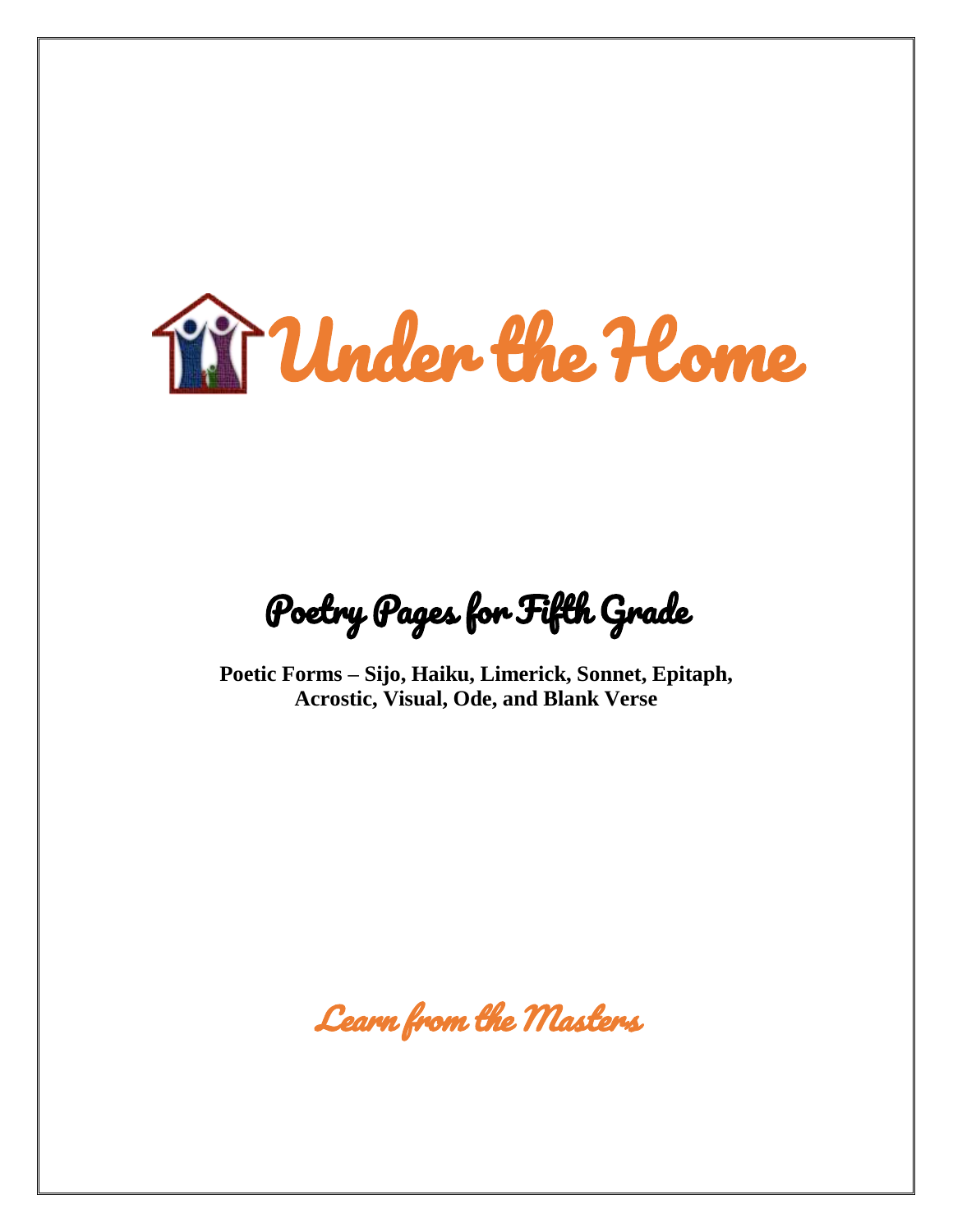# **TABLE OF CONTENTS**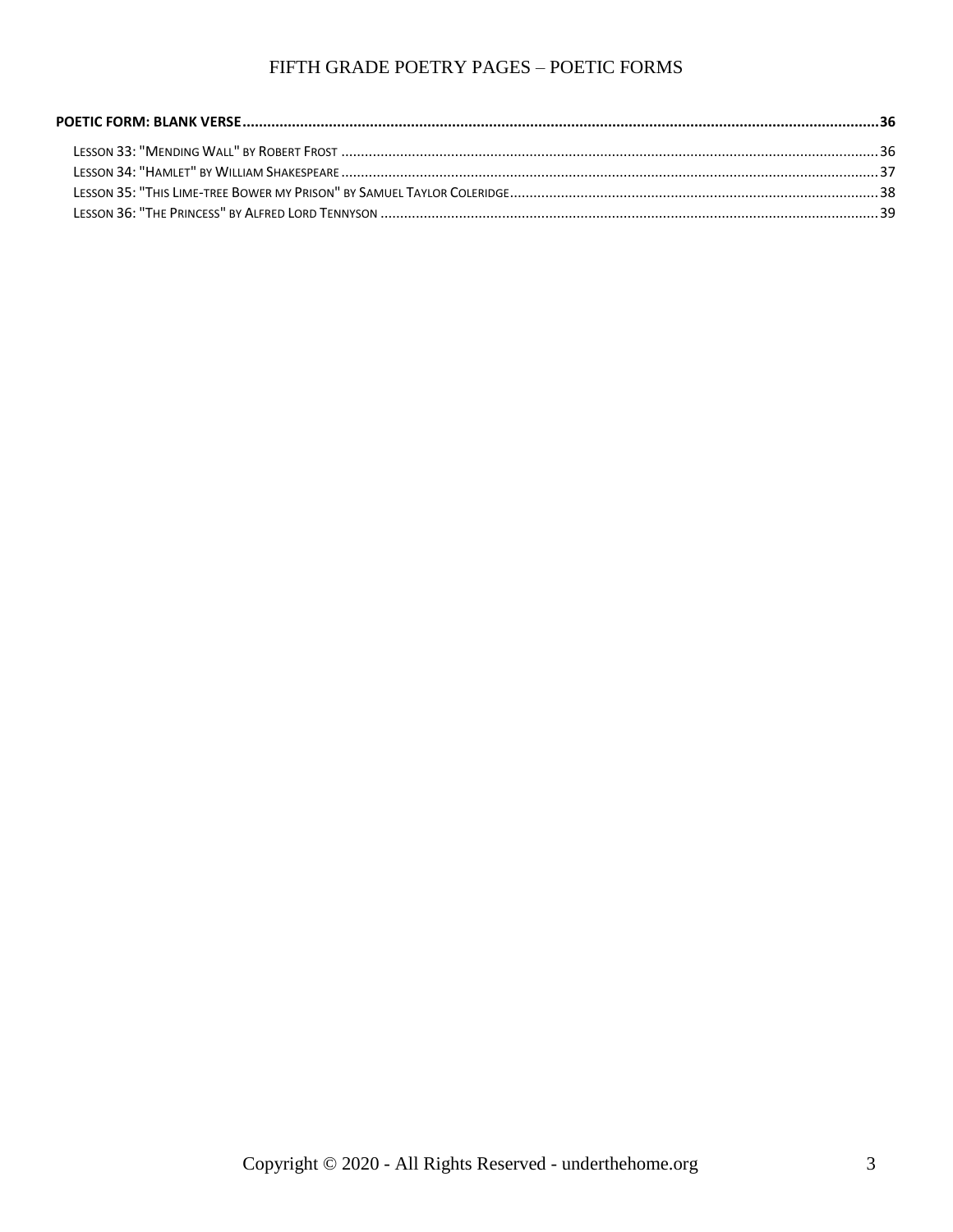# **Poetic Form: Sijo Lesson 1: "The Spring Breeze" by U Tak**

### <span id="page-3-1"></span><span id="page-3-0"></span>**POETIC FORM ANALYSIS**

Complete the following to reveal how the poem adheres to the rules of the sijo poetic form.

### 1. **SIJO RULE: A pause in the middle of each line of a sijo splits the line into two parts.**

As shown in the Line 1 below, draw a mark separating denoting the half-lines and pauses:

Line 1: *The spring breeze melted snow on the hills***|***then quickly disappeared.* Line 2: *I wish I could borrow it briefly to blow over my hair* Line 3: *And melt away the aging frost forming now about my ears.*

### 2. **SIJO RULE: Each sijo line has between 14-16 syllables. Each sijo half-line has between 6-9 syllables.**

Count syllables to fill in the remaining table entries for the lesson poem.

| Line | Total # line syllables | $\#$ Syllables in first half-line part | # Syllables in second half-line part |
|------|------------------------|----------------------------------------|--------------------------------------|
|      |                        |                                        |                                      |
| റ    |                        |                                        |                                      |
|      |                        |                                        |                                      |

\_\_\_\_\_\_\_\_\_\_\_\_\_\_\_\_\_\_\_\_\_\_\_\_\_\_\_\_\_\_\_\_\_\_\_\_\_\_\_\_\_\_\_\_\_\_\_\_\_\_\_\_\_\_\_\_\_\_\_\_\_\_\_\_\_\_\_\_\_\_\_\_\_\_\_\_\_\_\_\_\_\_\_\_

\_\_\_\_\_\_\_\_\_\_\_\_\_\_\_\_\_\_\_\_\_\_\_\_\_\_\_\_\_\_\_\_\_\_\_\_\_\_\_\_\_\_\_\_\_\_\_\_\_\_\_\_\_\_\_\_\_\_\_\_\_\_\_\_\_\_\_\_\_\_\_\_\_\_\_\_\_\_\_\_\_\_\_\_

\_\_\_\_\_\_\_\_\_\_\_\_\_\_\_\_\_\_\_\_\_\_\_\_\_\_\_\_\_\_\_\_\_\_\_\_\_\_\_\_\_\_\_\_\_\_\_\_\_\_\_\_\_\_\_\_\_\_\_\_\_\_\_\_\_\_\_\_\_\_\_\_\_\_\_\_\_\_\_\_\_\_\_\_

\_\_\_\_\_\_\_\_\_\_\_\_\_\_\_\_\_\_\_\_\_\_\_\_\_\_\_\_\_\_\_\_\_\_\_\_\_\_\_\_\_\_\_\_\_\_\_\_\_\_\_\_\_\_\_\_\_\_\_\_\_\_\_\_\_\_\_\_\_\_\_\_\_\_\_\_\_\_\_\_\_\_\_\_

- 3. **SIJO RULE: Line 1 introduces a problem/situation.** What is the situation described in line 1?
- 4. **SIJO RULE: Line 2 further describes the situation.** How does the poem develop in line 2?
- 5. **SIJO RULE: The first half of line 3 introduces a twist.** What is the twist in line 3?
- 6. **SIJO RULE**: **Line 3 resolves the situation.** How is the situation resolved in line 3?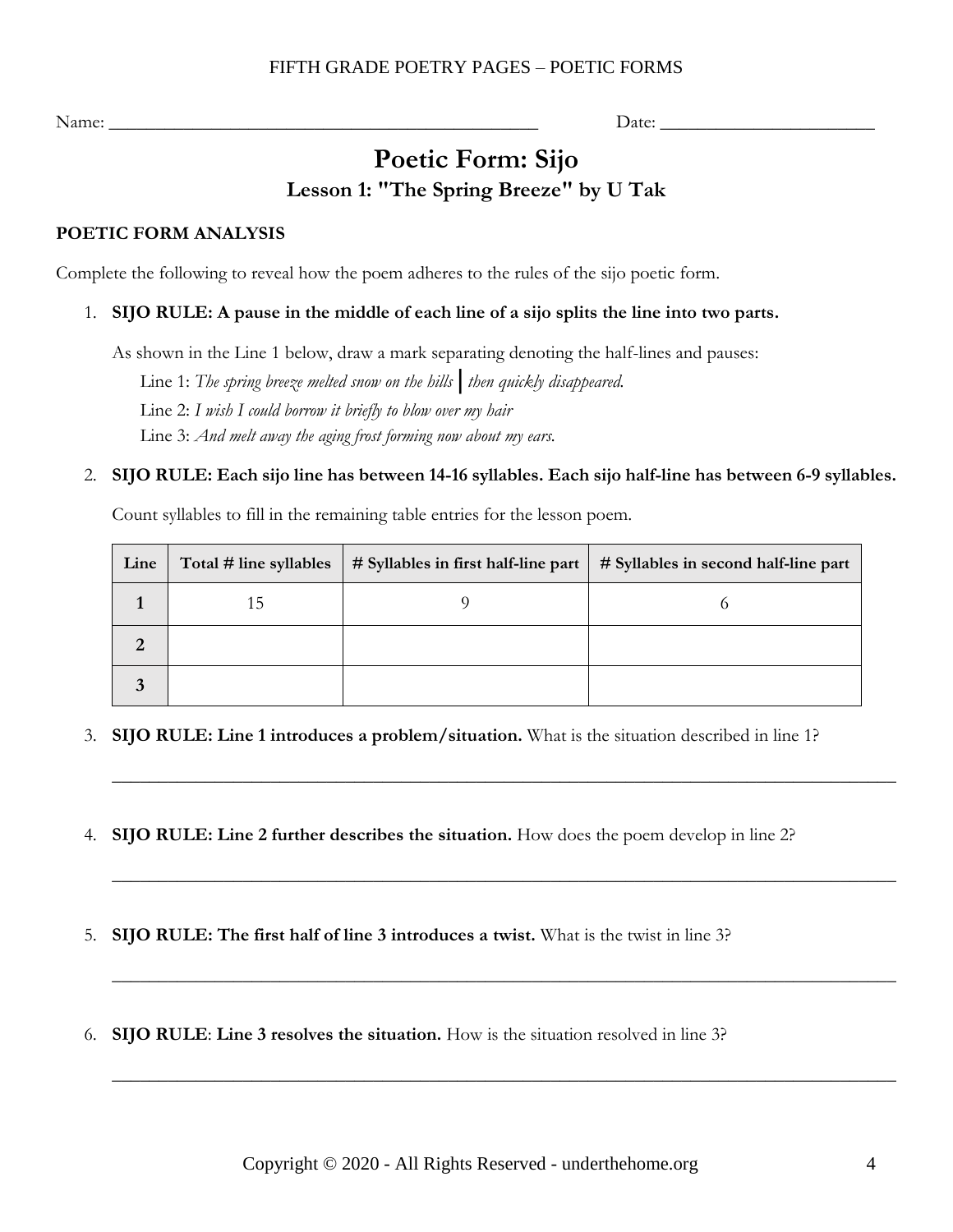Name:  $\Box$ 

# **Poetic Form: Sijo**

### **Lesson 2: "Midwinter Night" by Hwang Jini**

### <span id="page-4-0"></span>**POETIC FORM ANALYSIS**

Complete the following to reveal how the poem adheres to the rules of the sijo poetic form.

### 1. **SIJO RULE: A pause in the middle of each line of a sijo splits the line into two parts.**

Draw a mark separating denoting the half-lines and pauses:

Line 1: *Oh that I might capture the soul of this deep midwinter night* Line 2: *And fold it softly into the waft of a spring-moon quilt* Line 3: *Then fondly uncoil it the night my beloved returns.*

### 2. **SIJO RULE: Each sijo line has between 14-16 syllables. Each sijo half-line has between 6-9 syllables.**

Count syllables to fill in the remaining table entries for the lesson poem.

| Line           | Total # line syllables | # Syllables in first half-line part | # Syllables in second half-line part |
|----------------|------------------------|-------------------------------------|--------------------------------------|
|                |                        |                                     |                                      |
| $\overline{2}$ |                        |                                     |                                      |
| 3              |                        |                                     |                                      |

 $\_$  , and the set of the set of the set of the set of the set of the set of the set of the set of the set of the set of the set of the set of the set of the set of the set of the set of the set of the set of the set of th

 $\_$  , and the set of the set of the set of the set of the set of the set of the set of the set of the set of the set of the set of the set of the set of the set of the set of the set of the set of the set of the set of th

 $\_$  , and the set of the set of the set of the set of the set of the set of the set of the set of the set of the set of the set of the set of the set of the set of the set of the set of the set of the set of the set of th

 $\_$  , and the set of the set of the set of the set of the set of the set of the set of the set of the set of the set of the set of the set of the set of the set of the set of the set of the set of the set of the set of th

### **COPY THE POEM**

*Oh that I might capture the soul of this deep midwinter night And fold it softly into the waft of a spring-moon quilt Then fondly uncoil it the night my beloved returns.*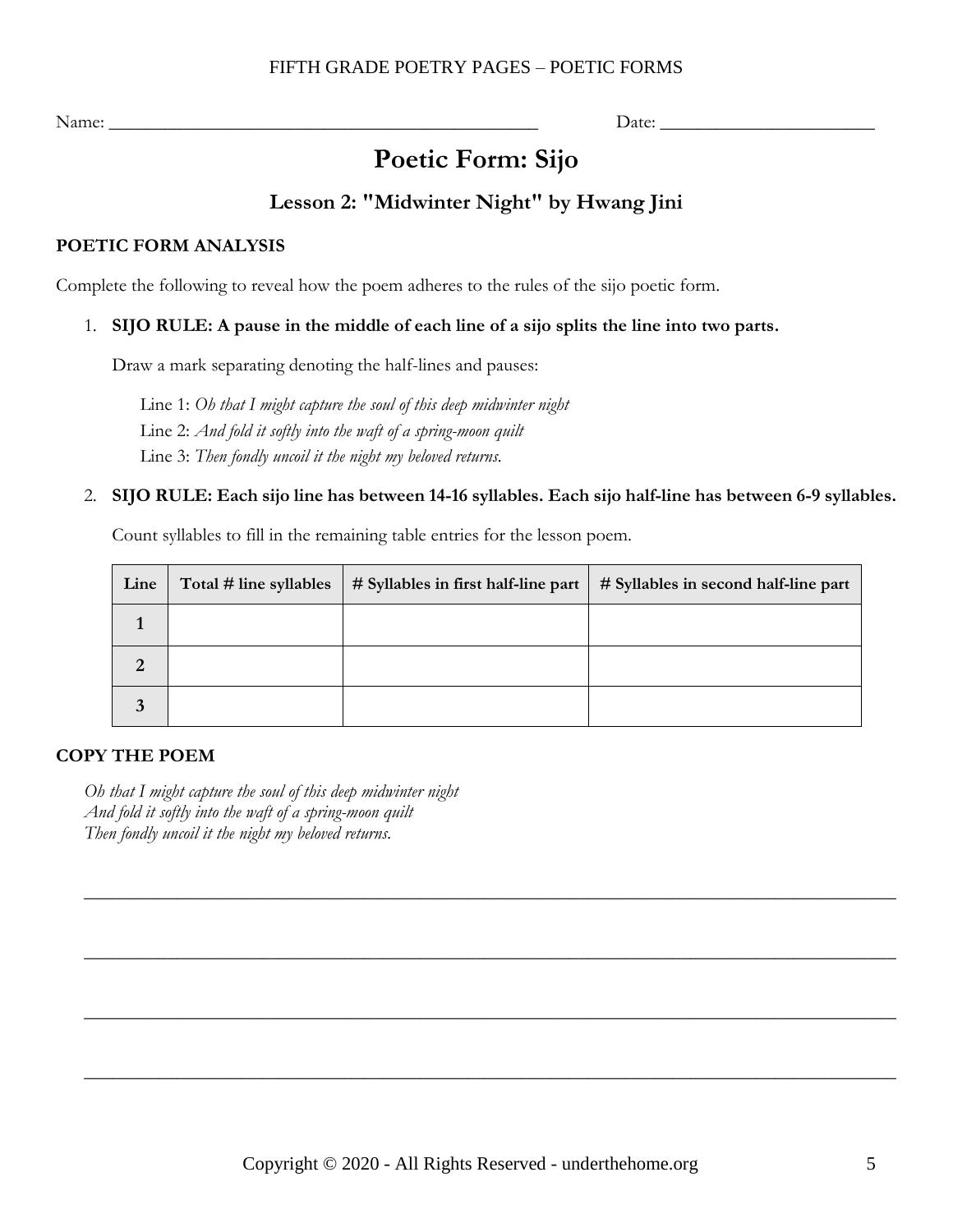Name: \_\_\_\_\_\_\_\_\_\_\_\_\_\_\_\_\_\_\_\_\_\_\_\_\_\_\_\_\_\_\_\_\_\_\_\_\_\_\_\_\_\_\_\_\_\_ Date: \_\_\_\_\_\_\_\_\_\_\_\_\_\_\_\_\_\_\_\_\_\_\_

# **Poetic Form: Sijo Lesson 3: "My Friends" by Yon Son-do**

### <span id="page-5-0"></span>**POETIC FORM ANALYSIS**

Complete the following to reveal how the poem adheres to the rules of the sijo poetic form.

### 1. **SIJO RULE: A pause in the middle of each line of a sijo splits the line into two parts.**

Draw a mark separating denoting the half-lines and pauses:

Line 1: *You ask how many friends I have? Water and stone, bamboo and pine.* Line 2: *The moon rising over the eastern hill is a joyful comrade.* Line 3: *Besides these five companions, what other pleasure should I ask?*

### 2. **SIJO RULE: Each sijo line has between 14-16 syllables. Each sijo half-line has between 6-9 syllables.**

Count syllables to fill in the remaining table entries for the lesson poem.

| Line | Total # line syllables | $\#$ Syllables in first half-line part | # Syllables in second half-line part |
|------|------------------------|----------------------------------------|--------------------------------------|
|      |                        |                                        |                                      |
| 2    |                        |                                        |                                      |
|      |                        |                                        |                                      |

### **POETIC FORM EMPLOYMENT**

Write your own sijo about friends, ensuring it follows the rules of the poetic form.

- 3 lines total
- 14-16 syllables per line, 6-9 syllables per half-line, although the final half-line may have only 5
- A pause in the middle of each line splits the line into two parts

Friends Sijo Title: \_\_\_\_\_\_\_\_\_\_\_\_\_\_\_\_\_\_\_\_\_\_\_\_\_\_\_\_\_\_\_\_\_\_\_\_\_\_\_\_\_\_\_\_\_\_\_\_\_\_\_\_\_\_\_\_\_\_\_\_\_\_\_\_\_\_

| Line 1:   |  |  |  |
|-----------|--|--|--|
| Line 2:   |  |  |  |
|           |  |  |  |
| Line $3:$ |  |  |  |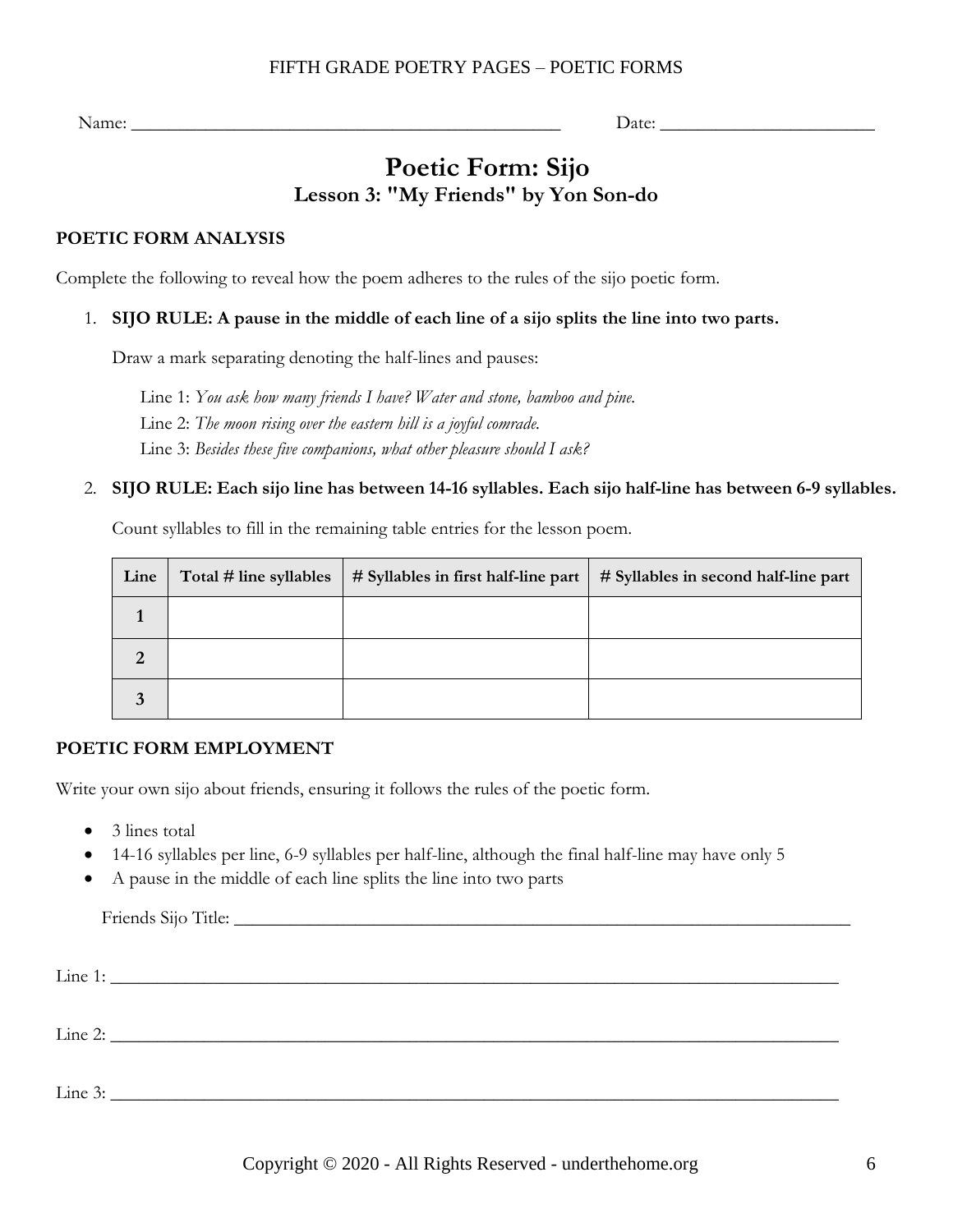Name: \_\_\_\_\_\_\_\_\_\_\_\_\_\_\_\_\_\_\_\_\_\_\_\_\_\_\_\_\_\_\_\_\_\_\_\_\_\_\_\_\_\_\_\_\_\_ Date: \_\_\_\_\_\_\_\_\_\_\_\_\_\_\_\_\_\_\_\_\_\_\_

# **Poetic Form: Sijo Lesson 4: "Green Water" by Hwang Jini**

### <span id="page-6-0"></span>**POETIC FORM ANALYSIS**

Complete the following to reveal how the poem adheres to the rules of the sijo poetic form.

### 1. **SIJO RULE: A pause in the middle of each line of a sijo splits the line into two parts.**

Draw a mark separating denoting the half-lines and pauses:

Line 1: *Green water, do not boast of your rapid flow from the blue mountains.* Line 2: *It is difficult to return when you've reached the blue sea.* Line 3: *A full moon graces these peaceful hills: Won't you rest a while?*

### 2. **SIJO RULE: Each sijo line has between 14-16 syllables. Each sijo half-line has between 6-9 syllables.**

Count syllables to fill in the remaining table entries for the lesson poem.

| Line           | Total # line syllables | $\#$ Syllables in first half-line part | # Syllables in second half-line part |
|----------------|------------------------|----------------------------------------|--------------------------------------|
|                |                        |                                        |                                      |
| $\overline{2}$ |                        |                                        |                                      |
|                |                        |                                        |                                      |

### **POETIC FORM EMPLOYMENT**

Write your own sijo about **any topic**, ensuring it follows the rules of the poetic form.

- 3 lines total
- 14-16 syllables per line, 6-9 syllables per half-line, although the final half-line may have only 5
- A pause in the middle of each line splits the line into two parts

| Line 3: $\overline{\phantom{a}}$ |  |
|----------------------------------|--|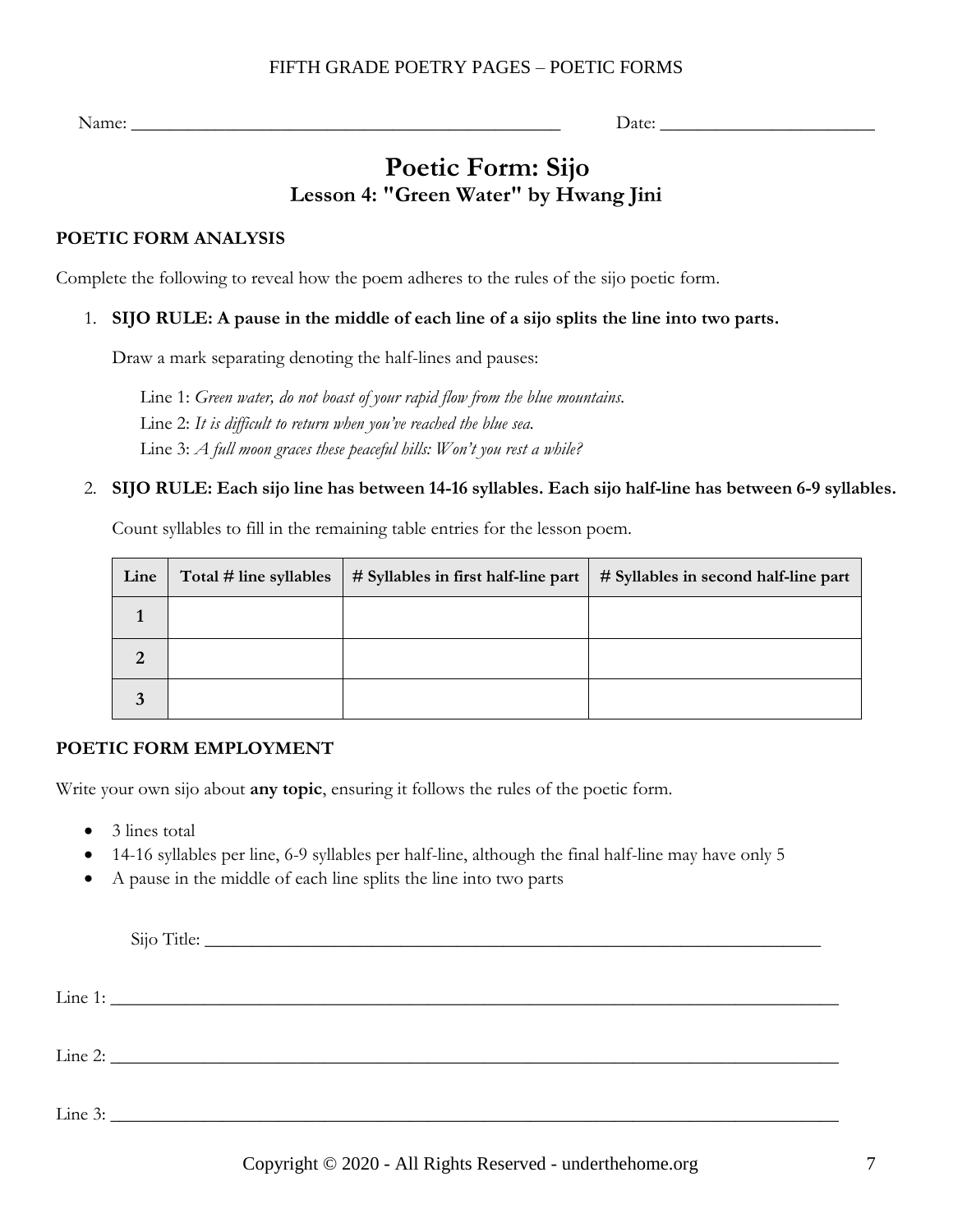<span id="page-7-0"></span>Name: \_\_\_\_\_\_\_\_\_\_\_\_\_\_\_\_\_\_\_\_\_\_\_\_\_\_\_\_\_\_\_\_\_\_\_\_\_\_\_\_\_\_\_\_\_\_ Date: \_\_\_\_\_\_\_\_\_\_\_\_\_\_\_\_\_\_\_\_\_\_\_

# **Poetic Form: Haiku Lesson 5: "Old Pond" by Matsuo Bashō**

### <span id="page-7-1"></span>**POETIC FORM ANALYSIS**

Complete the following to reveal how the poem adheres to the rules of the haiku poetic form.

1. **HAIKU RULE:** Traditional haikus follow a 5-7-5 pattern.

Count syllables to fill in the remaining table entries for the lesson poem.

| Line # | Line                             | $#$ syllables |
|--------|----------------------------------|---------------|
|        | A silent old pond                |               |
|        | legs stretching, a frog leaps in |               |
| 3      | water's sound splashing          |               |

2. **HAIKU RULE: Focuses on a moment in time.** Describe the moment in time captured by the haiku.

\_\_\_\_\_\_\_\_\_\_\_\_\_\_\_\_\_\_\_\_\_\_\_\_\_\_\_\_\_\_\_\_\_\_\_\_\_\_\_\_\_\_\_\_\_\_\_\_\_\_\_\_\_\_\_\_\_\_\_\_\_\_\_\_\_\_\_\_\_\_\_\_\_\_\_\_\_\_\_\_\_\_\_\_

 $\_$  , and the set of the set of the set of the set of the set of the set of the set of the set of the set of the set of the set of the set of the set of the set of the set of the set of the set of the set of the set of th

\_\_\_\_\_\_\_\_\_\_\_\_\_\_\_\_\_\_\_\_\_\_\_\_\_\_\_\_\_\_\_\_\_\_\_\_\_\_\_\_\_\_\_\_\_\_\_\_\_\_\_\_\_\_\_\_\_\_\_\_\_\_\_\_\_\_\_\_\_\_\_\_\_\_\_\_\_\_\_\_\_\_\_\_

\_\_\_\_\_\_\_\_\_\_\_\_\_\_\_\_\_\_\_\_\_\_\_\_\_\_\_\_\_\_\_\_\_\_\_\_\_\_\_\_\_\_\_\_\_\_\_\_\_\_\_\_\_\_\_\_\_\_\_\_\_\_\_\_\_\_\_\_\_\_\_\_\_\_\_\_\_\_\_\_\_\_\_\_

\_\_\_\_\_\_\_\_\_\_\_\_\_\_\_\_\_\_\_\_\_\_\_\_\_\_\_\_\_\_\_\_\_\_\_\_\_\_\_\_\_\_\_\_\_\_\_\_\_\_\_\_\_\_\_\_\_\_\_\_\_\_\_\_\_\_\_\_\_\_\_\_\_\_\_\_\_\_\_\_\_\_\_\_

\_\_\_\_\_\_\_\_\_\_\_\_\_\_\_\_\_\_\_\_\_\_\_\_\_\_\_\_\_\_\_\_\_\_\_\_\_\_\_\_\_\_\_\_\_\_\_\_\_\_\_\_\_\_\_\_\_\_\_\_\_\_\_\_\_\_\_\_\_\_\_\_\_\_\_\_\_\_\_\_\_\_\_\_

3. **HAIKU RULE: Concentrates on natural themes.** How does the haiku reflect natural themes?

4. **HAIKU RULE: Awakens the senses.** Which senses does the haiku awaken?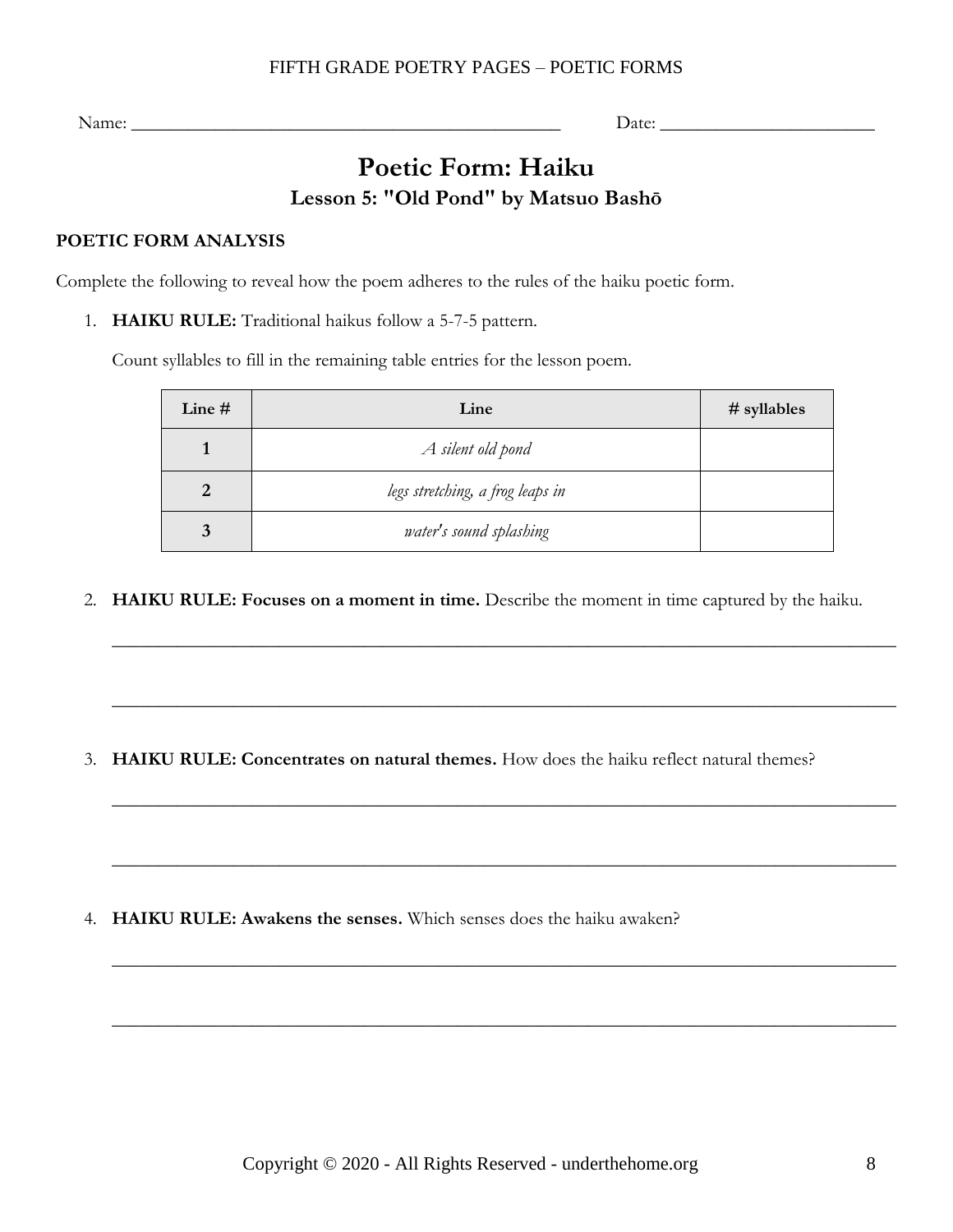Name: \_\_\_\_\_\_\_\_\_\_\_\_\_\_\_\_\_\_\_\_\_\_\_\_\_\_\_\_\_\_\_\_\_\_\_\_\_\_\_\_\_\_\_\_\_\_ Date: \_\_\_\_\_\_\_\_\_\_\_\_\_\_\_\_\_\_\_\_\_\_\_

# **Poetic Form: Haiku Lesson 6: "Snow Melting" by Kobayashi Issa**

### <span id="page-8-0"></span>**POETIC FORM ANALYSIS**

Complete the following to reveal how the poem adheres to the rules of the haiku poetic form.

1. **HAIKU RULE:** Traditional haikus follow a 5-7-5 pattern.

Count syllables to fill in the remaining table entries for the lesson poem.

| Line # | Line                       | # syllables |
|--------|----------------------------|-------------|
|        | The snow is melting        |             |
|        | and the village is flooded |             |
|        | with running children.     |             |

2. **HAIKU RULE: Focuses on a moment in time.** Describe the moment in time captured by the haiku.

\_\_\_\_\_\_\_\_\_\_\_\_\_\_\_\_\_\_\_\_\_\_\_\_\_\_\_\_\_\_\_\_\_\_\_\_\_\_\_\_\_\_\_\_\_\_\_\_\_\_\_\_\_\_\_\_\_\_\_\_\_\_\_\_\_\_\_\_\_\_\_\_\_\_\_\_\_\_\_\_\_\_\_\_

\_\_\_\_\_\_\_\_\_\_\_\_\_\_\_\_\_\_\_\_\_\_\_\_\_\_\_\_\_\_\_\_\_\_\_\_\_\_\_\_\_\_\_\_\_\_\_\_\_\_\_\_\_\_\_\_\_\_\_\_\_\_\_\_\_\_\_\_\_\_\_\_\_\_\_\_\_\_\_\_\_\_\_\_

\_\_\_\_\_\_\_\_\_\_\_\_\_\_\_\_\_\_\_\_\_\_\_\_\_\_\_\_\_\_\_\_\_\_\_\_\_\_\_\_\_\_\_\_\_\_\_\_\_\_\_\_\_\_\_\_\_\_\_\_\_\_\_\_\_\_\_\_\_\_\_\_\_\_\_\_\_\_\_\_\_\_\_\_

\_\_\_\_\_\_\_\_\_\_\_\_\_\_\_\_\_\_\_\_\_\_\_\_\_\_\_\_\_\_\_\_\_\_\_\_\_\_\_\_\_\_\_\_\_\_\_\_\_\_\_\_\_\_\_\_\_\_\_\_\_\_\_\_\_\_\_\_\_\_\_\_\_\_\_\_\_\_\_\_\_\_\_\_

\_\_\_\_\_\_\_\_\_\_\_\_\_\_\_\_\_\_\_\_\_\_\_\_\_\_\_\_\_\_\_\_\_\_\_\_\_\_\_\_\_\_\_\_\_\_\_\_\_\_\_\_\_\_\_\_\_\_\_\_\_\_\_\_\_\_\_\_\_\_\_\_\_\_\_\_\_\_\_\_\_\_\_\_

\_\_\_\_\_\_\_\_\_\_\_\_\_\_\_\_\_\_\_\_\_\_\_\_\_\_\_\_\_\_\_\_\_\_\_\_\_\_\_\_\_\_\_\_\_\_\_\_\_\_\_\_\_\_\_\_\_\_\_\_\_\_\_\_\_\_\_\_\_\_\_\_\_\_\_\_\_\_\_\_\_\_\_\_

3. **HAIKU RULE: Concentrates on natural themes.** How does the haiku reflect natural themes?

4. **HAIKU RULE: Awakens the senses.** Which senses does the haiku awaken?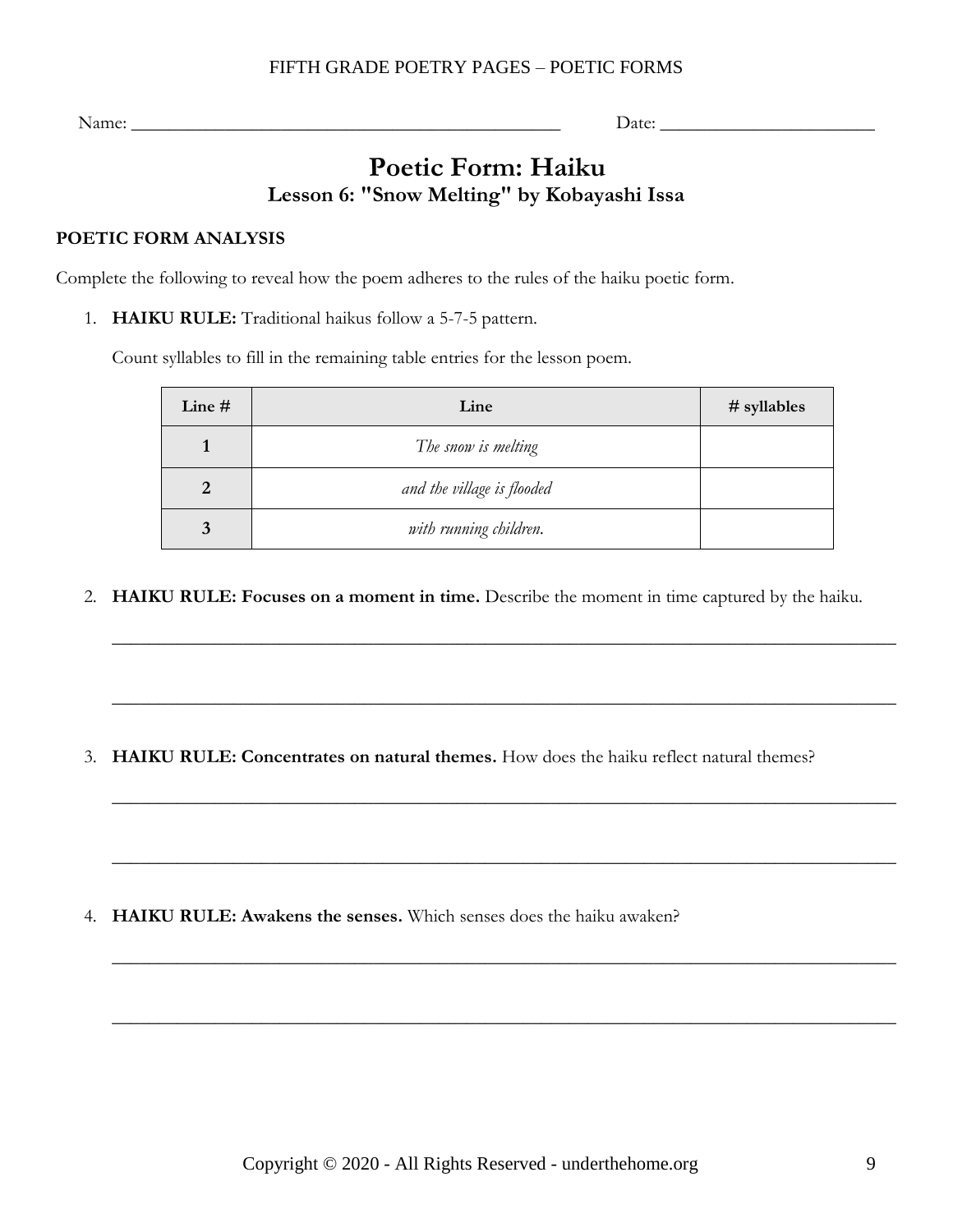Name: \_\_\_\_\_\_\_\_\_\_\_\_\_\_\_\_\_\_\_\_\_\_\_\_\_\_\_\_\_\_\_\_\_\_\_\_\_\_\_\_\_\_\_\_\_\_ Date: \_\_\_\_\_\_\_\_\_\_\_\_\_\_\_\_\_\_\_\_\_\_\_

### **Poetic Form: Haiku Lesson 7: "Moon and Plum Blossoms" by Masaoka Shiki**

### <span id="page-9-0"></span>**POETIC FORM ANALYSIS**

Complete the table to reveal how the haiku follows a 5-7-5 pattern.

| Line # | Line                          | $#$ syllables |
|--------|-------------------------------|---------------|
|        | Moon and plum blossoms:       |               |
|        | dark night after night passes |               |
|        | they both come closer         |               |

 $\_$  , and the set of the set of the set of the set of the set of the set of the set of the set of the set of the set of the set of the set of the set of the set of the set of the set of the set of the set of the set of th

 $\_$  , and the set of the set of the set of the set of the set of the set of the set of the set of the set of the set of the set of the set of the set of the set of the set of the set of the set of the set of the set of th

 $\_$  , and the set of the set of the set of the set of the set of the set of the set of the set of the set of the set of the set of the set of the set of the set of the set of the set of the set of the set of the set of th

 $\_$  , and the set of the set of the set of the set of the set of the set of the set of the set of the set of the set of the set of the set of the set of the set of the set of the set of the set of the set of the set of th

 $\_$  , and the set of the set of the set of the set of the set of the set of the set of the set of the set of the set of the set of the set of the set of the set of the set of the set of the set of the set of the set of th

 $\_$  , and the set of the set of the set of the set of the set of the set of the set of the set of the set of the set of the set of the set of the set of the set of the set of the set of the set of the set of the set of th

### **COPY THE POEM**

*Moon and plum blossoms: dark night after night passes they both come closer*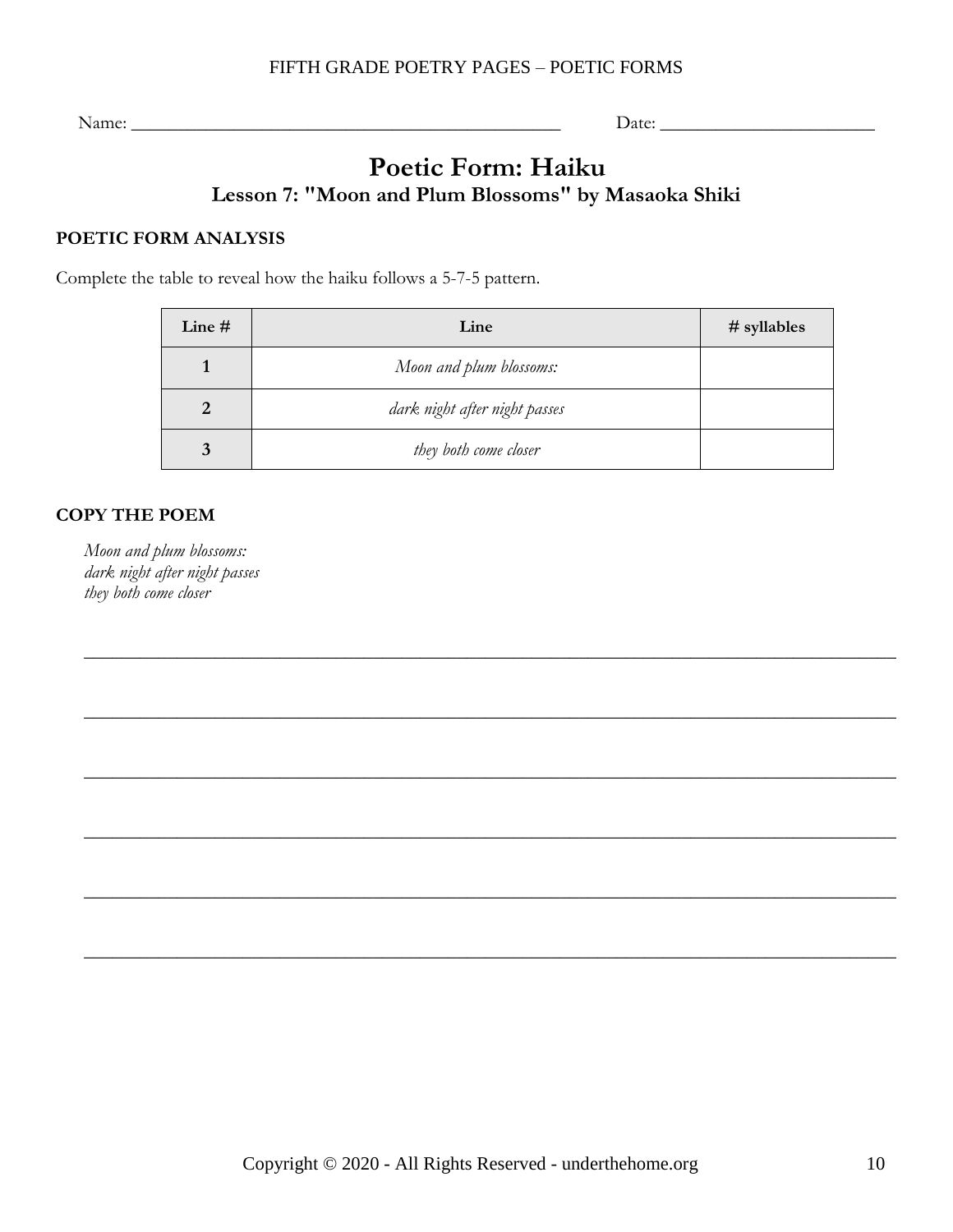Name:  $\Box$ 

# **Poetic Form: Haiku Lesson 8: "Blow of an Ax" by Yosa Buson**

### <span id="page-10-0"></span>**POETIC FORM ANALYSIS**

Complete the table to reveal how the haiku follows a 5-7-5 pattern.

| Line # | Line                           | $#$ syllables |
|--------|--------------------------------|---------------|
|        | Sharp blow of an ax,           |               |
|        | pine scent wafts into the air, |               |
|        | deep still winter woods.       |               |

### **POETIC FORM EMPLOYMENT**

Write your own haiku about **any topic**, ensuring it follows the rules of the poetic form.

- 3 lines total
- The first line has 5 syllables, the second line has 7 syllables, and the third line has 5 syllables
- Focuses on capturing a single moment in time
- Awakens the senses
- Typically, does not rhyme

Haiku Title: \_\_\_\_\_\_\_\_\_\_\_\_\_\_\_\_\_\_\_\_\_\_\_\_\_\_\_\_\_\_\_\_\_\_\_\_\_\_\_\_\_\_\_\_\_\_\_\_\_\_\_\_\_\_\_\_\_\_\_\_\_\_\_\_\_\_

 $\text{Line 1 (5):}$ 

 $\text{Line 2 (7):}$ 

Line 3 (5): \_\_\_\_\_\_\_\_\_\_\_\_\_\_\_\_\_\_\_\_\_\_\_\_\_\_\_\_\_\_\_\_\_\_\_\_\_\_\_\_\_\_\_\_\_\_\_\_\_\_\_\_\_\_\_\_\_\_\_\_\_\_\_\_\_\_\_\_\_\_\_\_\_\_\_\_\_\_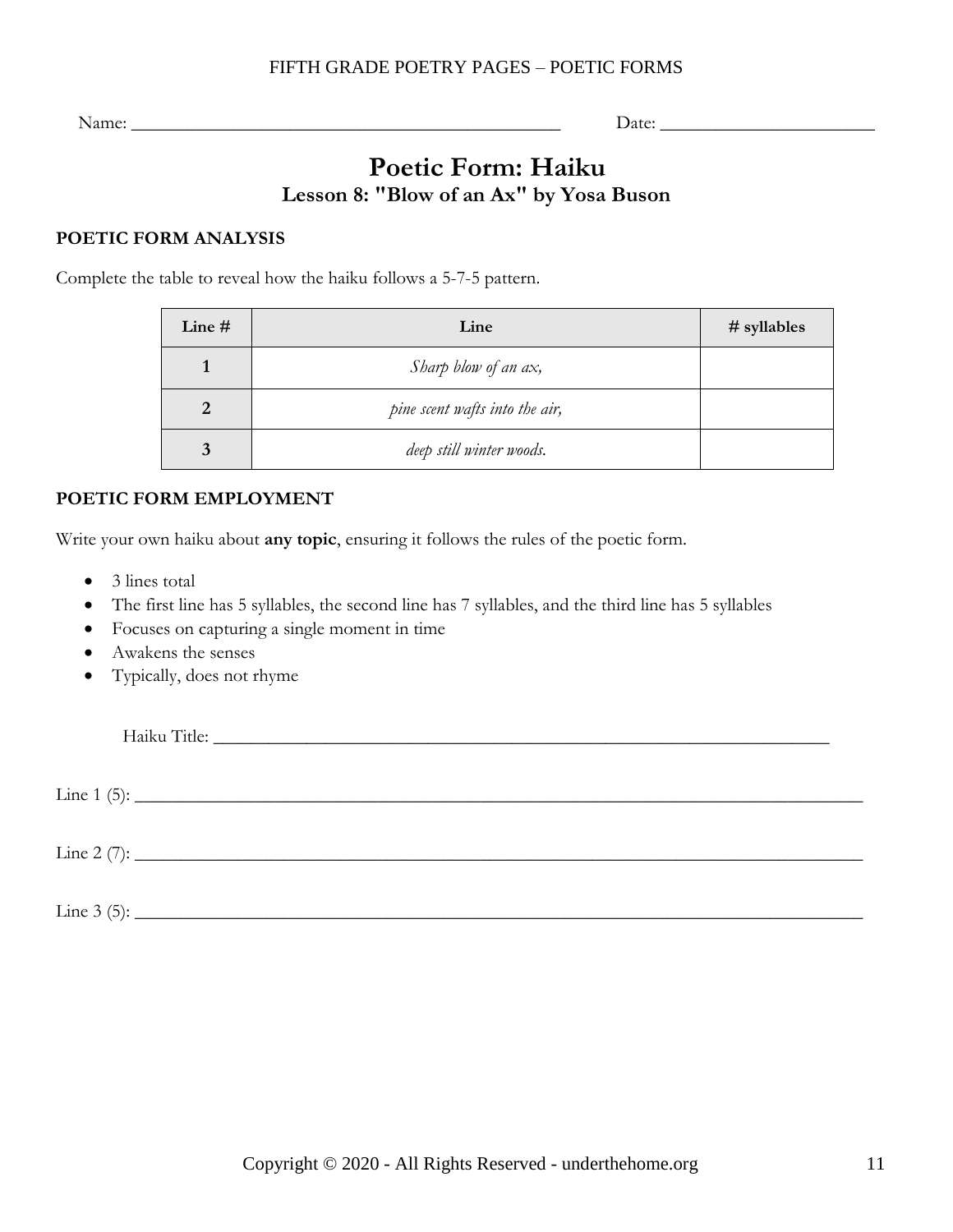<span id="page-11-0"></span>Name:  $\Box$ 

# **Poetic Form: Limerick Lesson 9: "There was an Old Man with a Beard" by Edward Lear**

### <span id="page-11-1"></span>**POETIC FORM ANALYSIS**

Complete the following to reveal how the poem adheres to the rules of the limerick poetic form.

- 1. **LIMERICK RULE:** Traditional limericks follow the pattern:
	- Consist of 5 lines
	- Lines 1, 2, and 5 rhyme, each having 7-10 syllables
	- Lines 3 and 4 rhyme, each having 5-7 syllables

Count syllables to fill in the remaining table entries for the lesson poem.

| Line #         | <b>Syllable Range</b> | Line                                    | $#$ syllables | Rhyme<br>Scheme |
|----------------|-----------------------|-----------------------------------------|---------------|-----------------|
|                | $7 - 10$              | There was an Old Man with a beard,      |               |                 |
| $\mathcal{D}$  | $7-10$                | Who said, "It is just as I feared!—     |               |                 |
| 3              | $5 - 7$               | Two Owls and a Hen,                     |               |                 |
| $\overline{4}$ | $5 - 7$               | four Larks and a Wren,                  |               |                 |
| 5              | $7-10$                | Have all built their nests in my beard. |               |                 |

### 2. **LIMERICK RULE: The poem is humorous (and sometimes rude).** How is this poem humorous?

\_\_\_\_\_\_\_\_\_\_\_\_\_\_\_\_\_\_\_\_\_\_\_\_\_\_\_\_\_\_\_\_\_\_\_\_\_\_\_\_\_\_\_\_\_\_\_\_\_\_\_\_\_\_\_\_\_\_\_\_\_\_\_\_\_\_\_\_\_\_\_\_\_\_\_\_\_\_\_\_\_\_\_\_

\_\_\_\_\_\_\_\_\_\_\_\_\_\_\_\_\_\_\_\_\_\_\_\_\_\_\_\_\_\_\_\_\_\_\_\_\_\_\_\_\_\_\_\_\_\_\_\_\_\_\_\_\_\_\_\_\_\_\_\_\_\_\_\_\_\_\_\_\_\_\_\_\_\_\_\_\_\_\_\_\_\_\_\_

\_\_\_\_\_\_\_\_\_\_\_\_\_\_\_\_\_\_\_\_\_\_\_\_\_\_\_\_\_\_\_\_\_\_\_\_\_\_\_\_\_\_\_\_\_\_\_\_\_\_\_\_\_\_\_\_\_\_\_\_\_\_\_\_\_\_\_\_\_\_\_\_\_\_\_\_\_\_\_\_\_\_\_\_

\_\_\_\_\_\_\_\_\_\_\_\_\_\_\_\_\_\_\_\_\_\_\_\_\_\_\_\_\_\_\_\_\_\_\_\_\_\_\_\_\_\_\_\_\_\_\_\_\_\_\_\_\_\_\_\_\_\_\_\_\_\_\_\_\_\_\_\_\_\_\_\_\_\_\_\_\_\_\_\_\_\_\_\_

### 3. **LIMERICK RULE: Follows the rhyme scheme of AABBA.** Which poem words follow this pattern?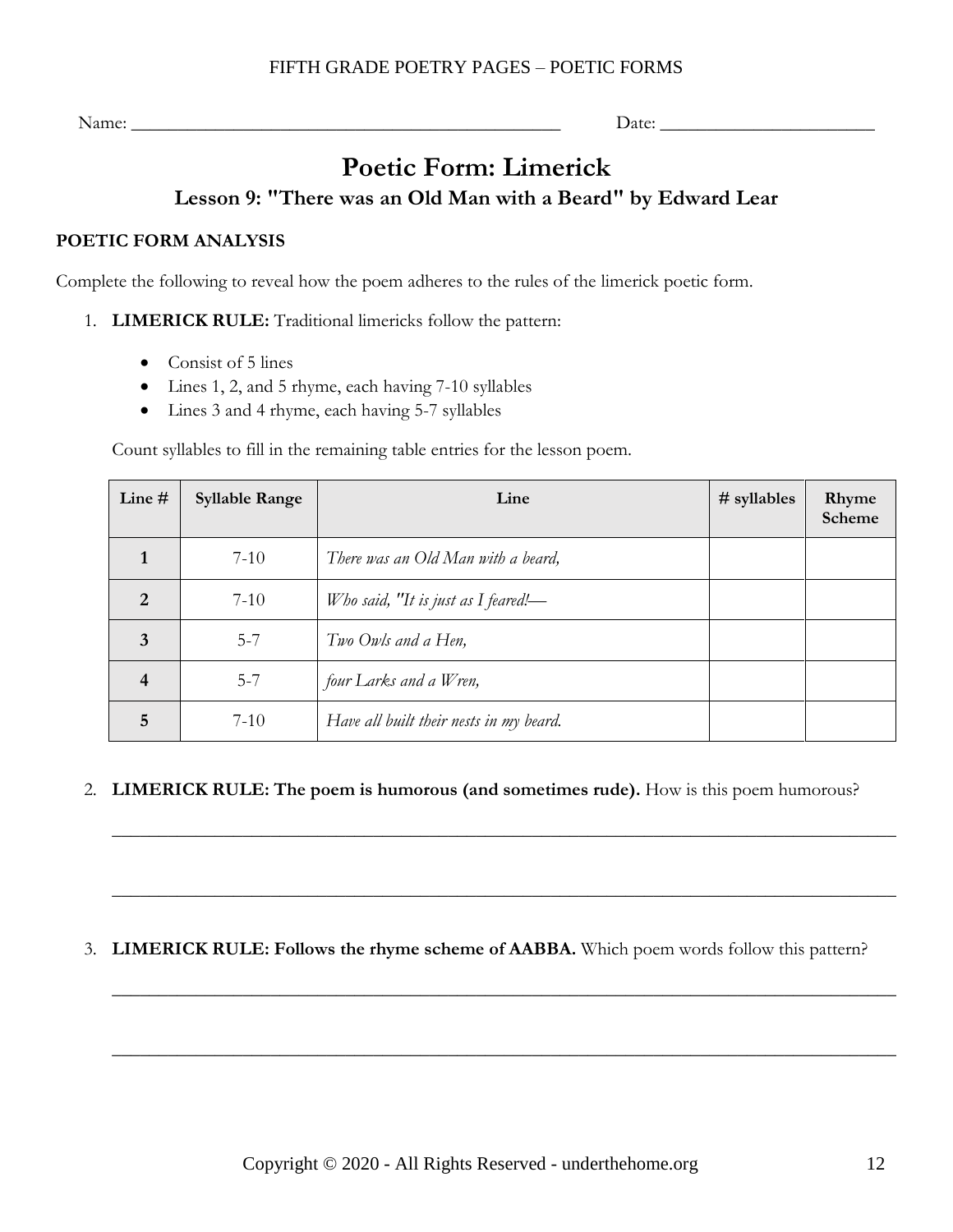# **Poetic Form: Limerick Lesson 10: "There was a young rustic named Mallory"**

### <span id="page-12-0"></span>**POETIC FORM ANALYSIS**

Complete the following to reveal how the poem adheres to the rules of the limerick poetic form.

- 1. **LIMERICK RULE:** Traditional limericks follow the pattern:
	- Consist of 5 lines
	- Lines 1, 2, and 5 rhyme, each having 7-10 syllables
	- Lines 3 and 4 rhyme, each having 5-7 syllables

Count syllables to fill in the remaining table entries for the lesson poem.

| Line #        | <b>Syllable Range</b> | Line                                    | $#$ syllables | Rhyme<br>Scheme |
|---------------|-----------------------|-----------------------------------------|---------------|-----------------|
|               | $7 - 10$              | There was a young rustic named Mallory, |               |                 |
| $\mathcal{D}$ | $7 - 10$              | who drew but a very small salary.       |               |                 |
| 3             | $5 - 7$               | When he went to the show,               |               |                 |
| 4             | $5 - 7$               | his purse made him go                   |               |                 |
| 5             | $7 - 10$              | to a seat in the uppermost gallery.     |               |                 |

### 2. **LIMERICK RULE: The poem is humorous (and sometimes rude).** How is this poem humorous?

\_\_\_\_\_\_\_\_\_\_\_\_\_\_\_\_\_\_\_\_\_\_\_\_\_\_\_\_\_\_\_\_\_\_\_\_\_\_\_\_\_\_\_\_\_\_\_\_\_\_\_\_\_\_\_\_\_\_\_\_\_\_\_\_\_\_\_\_\_\_\_\_\_\_\_\_\_\_\_\_\_\_\_\_

\_\_\_\_\_\_\_\_\_\_\_\_\_\_\_\_\_\_\_\_\_\_\_\_\_\_\_\_\_\_\_\_\_\_\_\_\_\_\_\_\_\_\_\_\_\_\_\_\_\_\_\_\_\_\_\_\_\_\_\_\_\_\_\_\_\_\_\_\_\_\_\_\_\_\_\_\_\_\_\_\_\_\_\_

\_\_\_\_\_\_\_\_\_\_\_\_\_\_\_\_\_\_\_\_\_\_\_\_\_\_\_\_\_\_\_\_\_\_\_\_\_\_\_\_\_\_\_\_\_\_\_\_\_\_\_\_\_\_\_\_\_\_\_\_\_\_\_\_\_\_\_\_\_\_\_\_\_\_\_\_\_\_\_\_\_\_\_\_

\_\_\_\_\_\_\_\_\_\_\_\_\_\_\_\_\_\_\_\_\_\_\_\_\_\_\_\_\_\_\_\_\_\_\_\_\_\_\_\_\_\_\_\_\_\_\_\_\_\_\_\_\_\_\_\_\_\_\_\_\_\_\_\_\_\_\_\_\_\_\_\_\_\_\_\_\_\_\_\_\_\_\_\_

3. **LIMERICK RULE: Follows the rhyme scheme of AABBA.** Which poem words follow this pattern?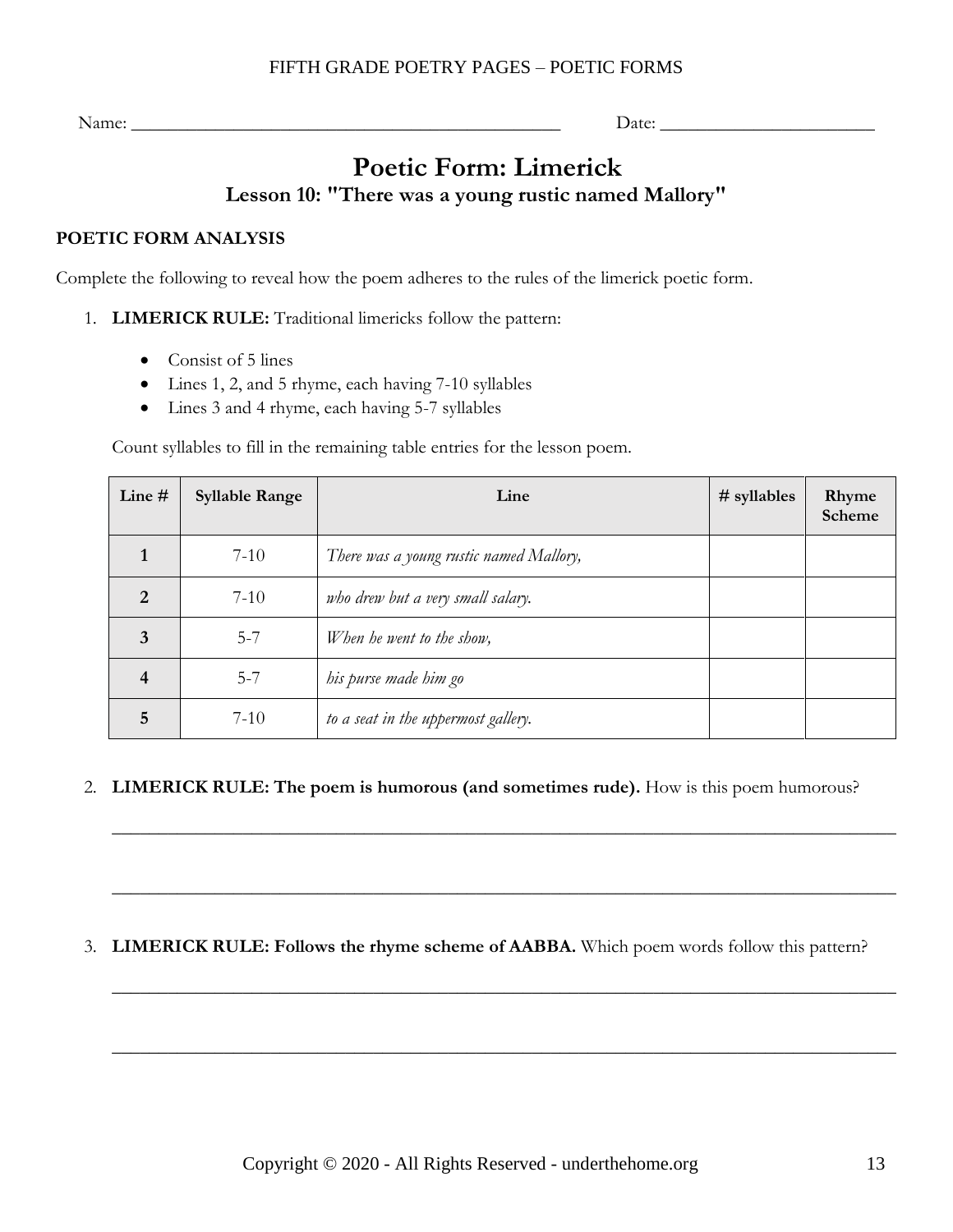# **Poetic Form: Limerick Lesson 11: "There was a small boy of Quebec" by Rudyard Kipling**

### <span id="page-13-0"></span>**POETIC FORM ANALYSIS**

Complete the table to reveal how the poem adheres to the rules of the limerick poetic form.

| Line #                   | <b>Syllable Range</b> | Line                                    | $#$ syllables | Rhyme<br>Scheme |
|--------------------------|-----------------------|-----------------------------------------|---------------|-----------------|
|                          | $7 - 10$              | There was a small boy of Quebec,        |               |                 |
| $\overline{2}$           | $7-10$                | Who was buried in snow to his neck;     |               |                 |
| 3                        | $5 - 7$               | When they said. "Are you friz?"         |               |                 |
| $\overline{\mathcal{A}}$ | $5 - 7$               | He replied, $'Y$ es, I is—              |               |                 |
| 5                        | $7-10$                | But we don't call this cold in Quebec." |               |                 |

 $\_$  , and the set of the set of the set of the set of the set of the set of the set of the set of the set of the set of the set of the set of the set of the set of the set of the set of the set of the set of the set of th

 $\_$  , and the set of the set of the set of the set of the set of the set of the set of the set of the set of the set of the set of the set of the set of the set of the set of the set of the set of the set of the set of th

 $\_$  , and the set of the set of the set of the set of the set of the set of the set of the set of the set of the set of the set of the set of the set of the set of the set of the set of the set of the set of the set of th

 $\_$  , and the set of the set of the set of the set of the set of the set of the set of the set of the set of the set of the set of the set of the set of the set of the set of the set of the set of the set of the set of th

 $\_$  , and the set of the set of the set of the set of the set of the set of the set of the set of the set of the set of the set of the set of the set of the set of the set of the set of the set of the set of the set of th

### **COPY THE POEM**

*There was a small boy of Quebec, Who was buried in snow to his neck; When they said. "Are you friz?" He replied, "Yes, I is— But we don't call this cold in Quebec."*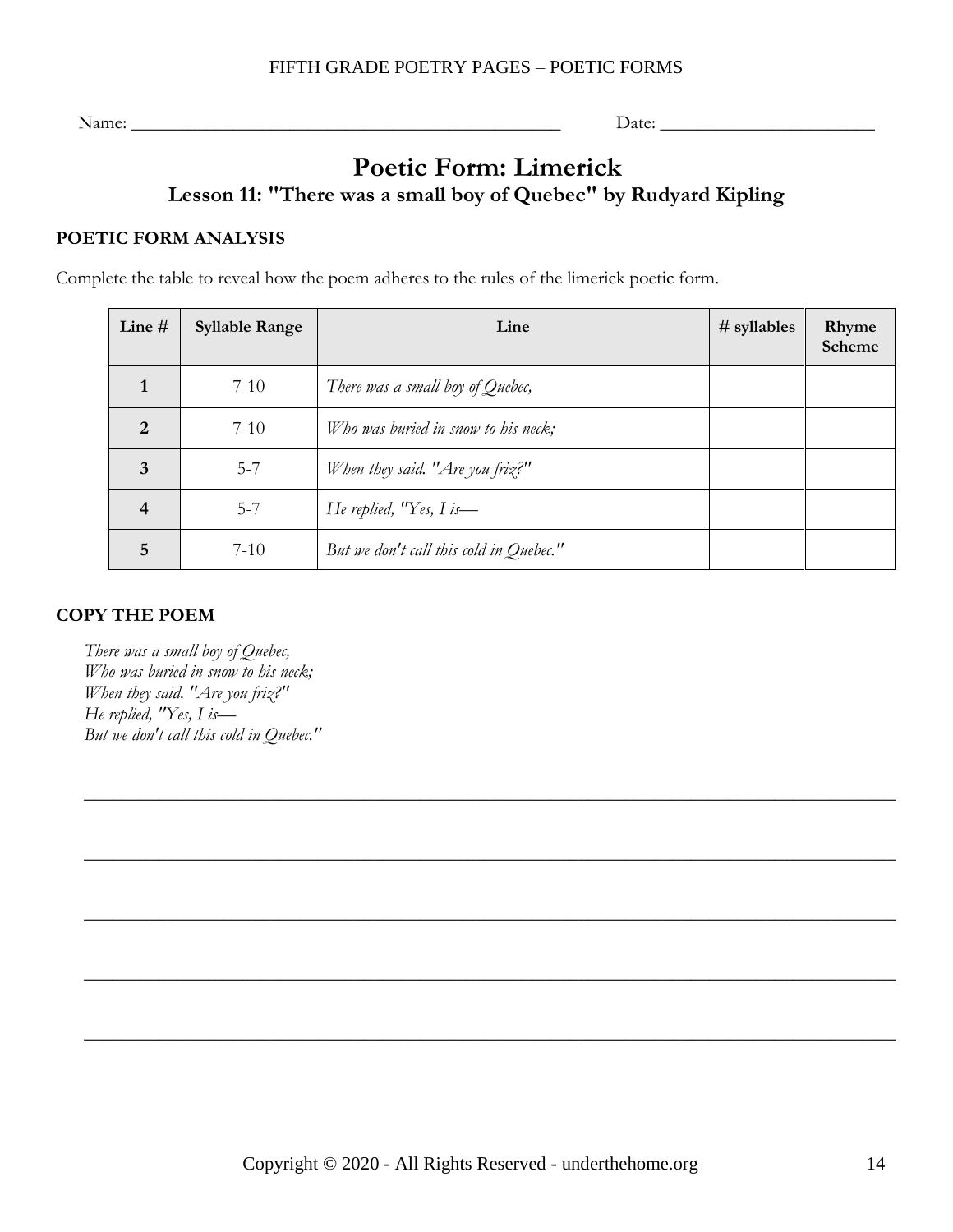Name: \_\_\_\_\_\_\_\_\_\_\_\_\_\_\_\_\_\_\_\_\_\_\_\_\_\_\_\_\_\_\_\_\_\_\_\_\_\_\_\_\_\_\_\_\_\_ Date: \_\_\_\_\_\_\_\_\_\_\_\_\_\_\_\_\_\_\_\_\_\_\_

# **Poetic Form: Limerick Lesson 12: "Nantucket" by Anonymous**

### <span id="page-14-0"></span>**POETIC FORM ANALYSIS**

Complete the table to reveal how the poem adheres to the rules of the limerick poetic form.

| Line #                   | <b>Syllable Range</b> | Line                                | $#$ syllables | Rhyme<br>Scheme |
|--------------------------|-----------------------|-------------------------------------|---------------|-----------------|
|                          | $7-10$                | There once was a man from Nantucket |               |                 |
| $\overline{2}$           | $7 - 10$              | Who kept all his cash in a bucket.  |               |                 |
| 3                        | $5 - 7$               | But his daughter, named Nan,        |               |                 |
| $\overline{\mathcal{A}}$ | $5 - 7$               | Ran away with a man                 |               |                 |
| 5                        | $7 - 10$              | And as for the bucket, Nantucket.   |               |                 |

### **POETIC FORM EMPLOYMENT**

Write your own limerick about **any topic you choose**, ensuring it follows the rules of the poetic form.

- Poem is humorous
- 5 lines total
- Lines 1, 2, and 5 rhyme, each having 7-10 syllables
- Lines 3 and 4 rhyme, each having 5-7 syllables

Limerick Title: Line  $1$  (7-10):  $\text{Line 2 (7-10):}$  $\text{Line } 3 \text{ (5-7):}$  $\text{Line } 4 \text{ (5-7):}$ Line  $5$  (7-10):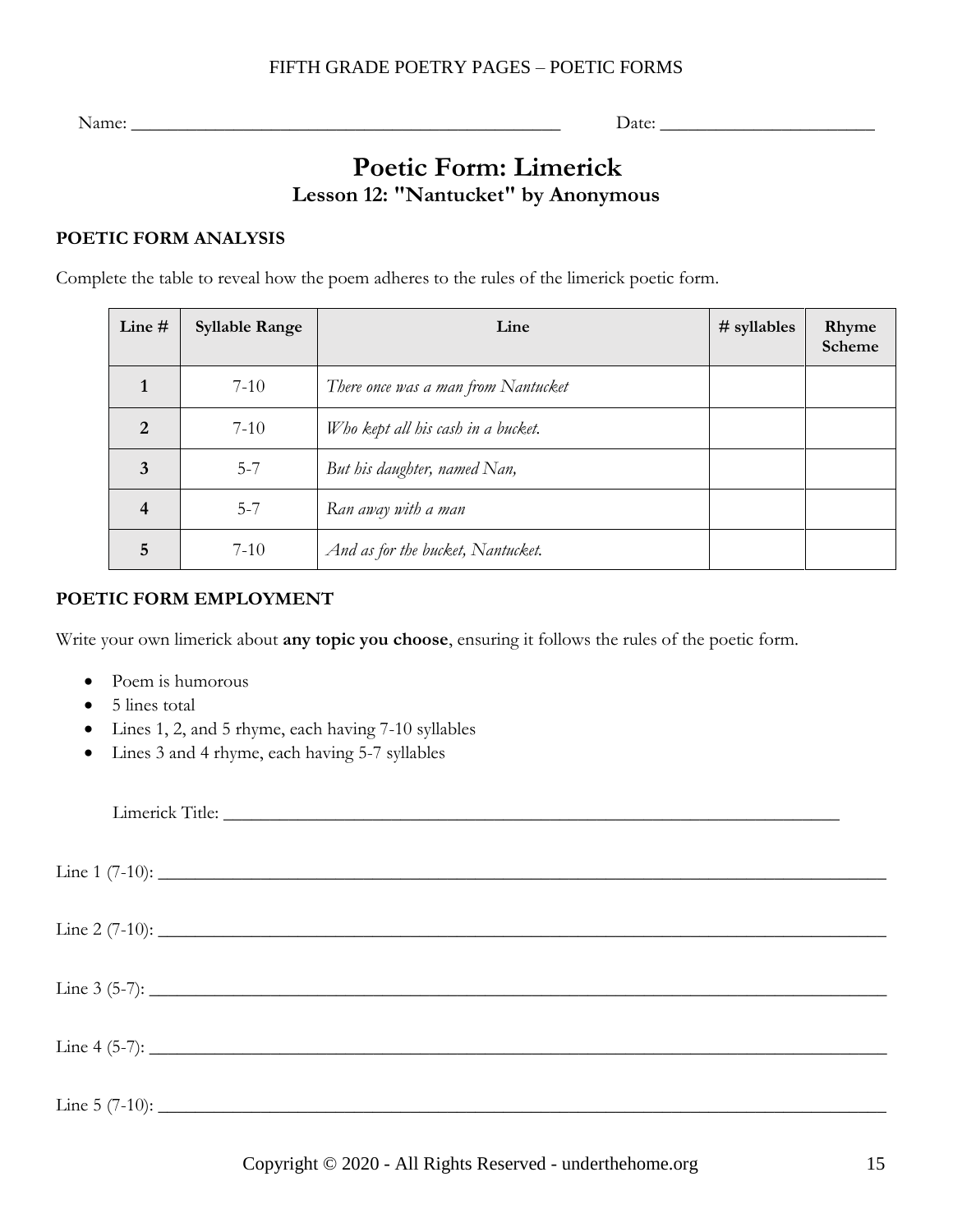<span id="page-15-0"></span>Name: \_\_\_\_\_\_\_\_\_\_\_\_\_\_\_\_\_\_\_\_\_\_\_\_\_\_\_\_\_\_\_\_\_\_\_\_\_\_\_\_\_\_\_\_\_\_ Date: \_\_\_\_\_\_\_\_\_\_\_\_\_\_\_\_\_\_\_\_\_\_\_

# **Poetic Form: Sonnet Lesson 13: "The New Colossus" by Emma Lazarus**

### <span id="page-15-1"></span>**POETIC FORM ANALYSIS**

Complete the following to reveal how the poem adheres to the rules of the sonnet poetic form.

**SONNET RULES:** Sonnets generally follow the pattern:

- Consist of 14 lines and rhyme
- Have 10 syllables per line, but may vary slightly
- If in iambic pentameter (like this poem), follows a da-DUM rhythm

Count syllables and discern the rhyme scheme to complete the table entries for the poem excerpt.

| Line $#$ | Line                                             | $#$ Syllables | <b>Rhyme Scheme</b> |
|----------|--------------------------------------------------|---------------|---------------------|
|          | Not like the brazen giant of Greek fame,         |               |                     |
|          | With conquering limbs astride from land to land; |               |                     |
|          | Here at our sea-washed, sunset gates shall stand |               |                     |
|          | A mighty woman with a torch, whose flame         |               |                     |

### **COLOR THE POEM SUBJECT**

Color the Statue of Liberty and Ferdinand Knab's Colossus of Rhodes. How they are alike / different?



Copyright © 2020 - All Rights Reserved - underthehome.org 16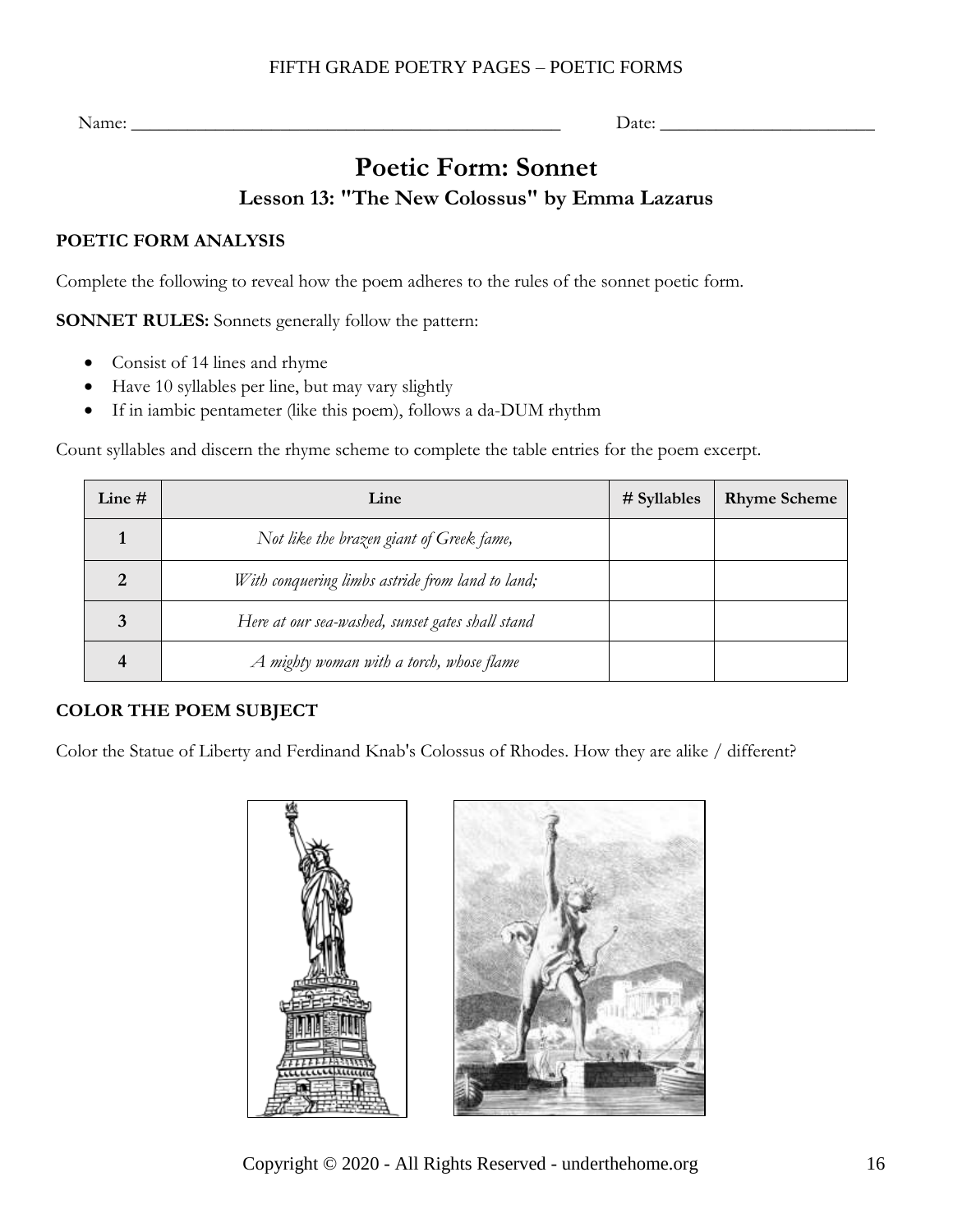Name: \_\_\_\_\_\_\_\_\_\_\_\_\_\_\_\_\_\_\_\_\_\_\_\_\_\_\_\_\_\_\_\_\_\_\_\_\_\_\_\_\_\_\_\_\_\_ Date: \_\_\_\_\_\_\_\_\_\_\_\_\_\_\_\_\_\_\_\_\_\_\_

# **Poetic Form: Sonnet Lesson 14: " Death be not Proud" by John Donne**

### <span id="page-16-0"></span>**POETIC FORM ANALYSIS**

Complete the following to reveal how the poem adheres to the rules of the sonnet poetic form.

**SONNET RULES:** Sonnets generally follow the pattern:

- Consist of 14 lines and rhyme
- Have 10 syllables per line, but may vary slightly

Count syllables and discern the rhyme scheme to complete the table entries for the lesson poem.

| Line $#$ | Line                                              | $#$ Syllables | <b>Rhyme Scheme</b> |
|----------|---------------------------------------------------|---------------|---------------------|
|          | Death, be not proud, though some have called thee |               |                     |
|          | Mighty and dreadful, for thou art not so;         |               |                     |
|          | For those whom thou think'st thou dost overthrow  |               |                     |
|          | Die not, poor Death, nor yet canst thou kill me.  |               |                     |

### **COLOR THE POEM SUBJECT**

Color the *calavera* or *sugar skull* below. A sugar skull is a brightly colored skull face icon, placed on the grave of the deceased to celebrate their life during festivals and feast days.

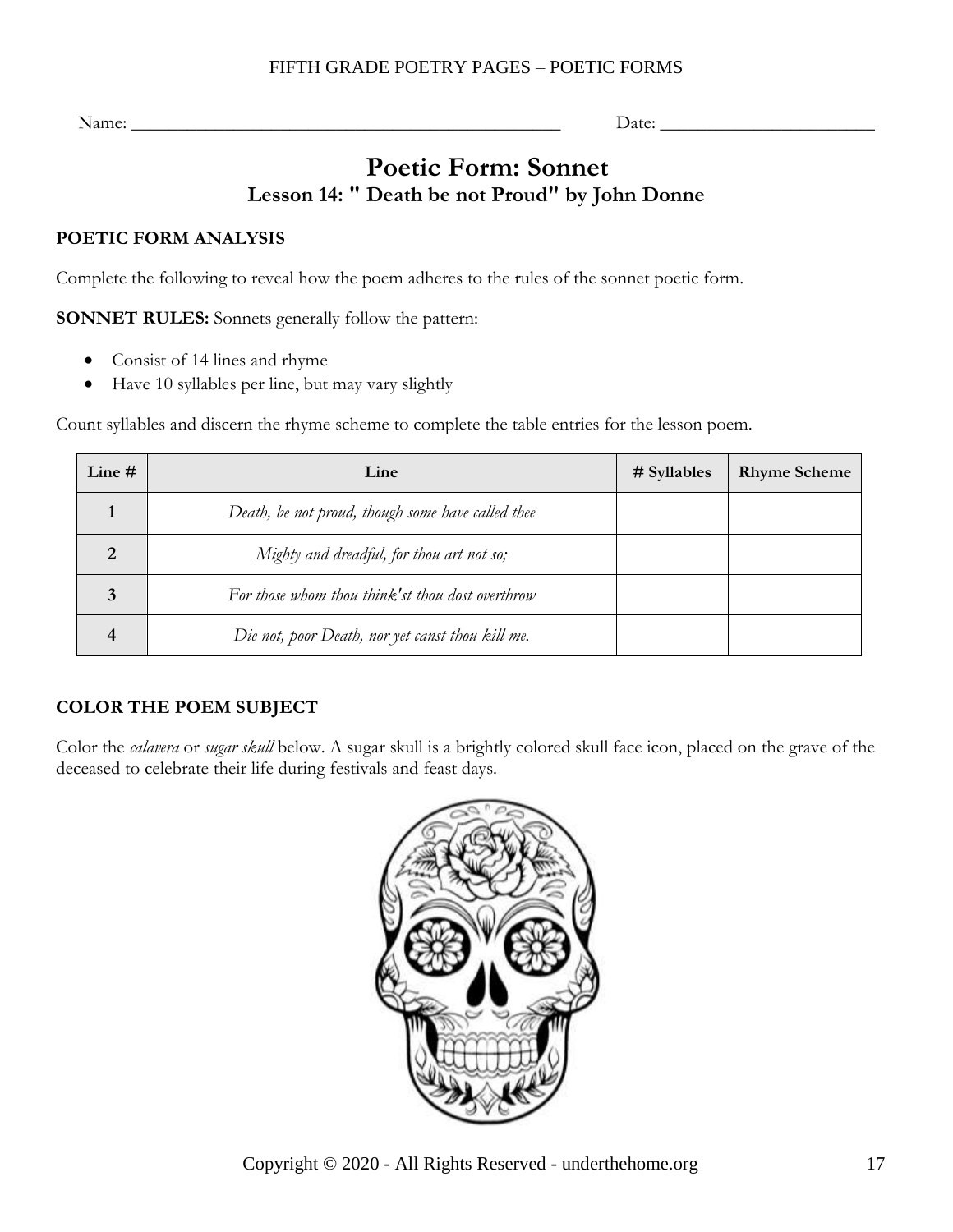Name: \_\_\_\_\_\_\_\_\_\_\_\_\_\_\_\_\_\_\_\_\_\_\_\_\_\_\_\_\_\_\_\_\_\_\_\_\_\_\_\_\_\_\_\_\_\_ Date: \_\_\_\_\_\_\_\_\_\_\_\_\_\_\_\_\_\_\_\_\_\_\_

# **Poetic Form: Sonnet**

### **Lesson 15: "Composed upon Westminster Bridge, 1802" by William Wordsworth**

### <span id="page-17-0"></span>**POETIC FORM ANALYSIS**

Complete the following to reveal how the poem adheres to the rules of the sonnet poetic form.

**SONNET RULES:** Sonnets generally follow the pattern:

- Consist of 14 lines
- Have 10 syllables per line, but may vary slightly
- Follows varying rhyme schemes
- This sonnet is Petrarchan divided into an 8-line stanza and a 6-line stanza

Count syllables and discern the rhyme scheme to complete the table entries for the lesson poem.

| Line $#$                | Line                                            | # Syllables | Rhyme<br>Scheme |
|-------------------------|-------------------------------------------------|-------------|-----------------|
| $\mathbf{1}$            | Earth has not anything to show more fair:       |             |                 |
| $\overline{2}$          | Dull would he be of soul who could pass by      |             |                 |
| $\overline{\mathbf{3}}$ | A sight so touching in its majesty:             |             |                 |
| $\overline{4}$          | This City now doth, like a garment, wear        |             |                 |
| 5                       | The beauty of the morning; silent, bare,        |             |                 |
| 6                       | Ships, towers, domes, theatres and temples lie  |             |                 |
| 7                       | Open unto the fields, and to the sky;           |             |                 |
| 8                       | All bright and glittering in the smokeless air. |             |                 |
| 9                       | Never did sun more beautifully steep            |             |                 |
| 10                      | In his first splendor, valley, rock, or hill;   |             |                 |
| 11                      | Ne'er saw I, never felt, a calm so deep!        |             |                 |
| 12                      | The river glideth at his own sweet will:        |             |                 |
| 13                      | Dear God! The very houses seem asleep;          |             |                 |
| 14                      | And all that mighty heart is lying still!       |             |                 |

Copyright © 2020 - All Rights Reserved - underthehome.org 18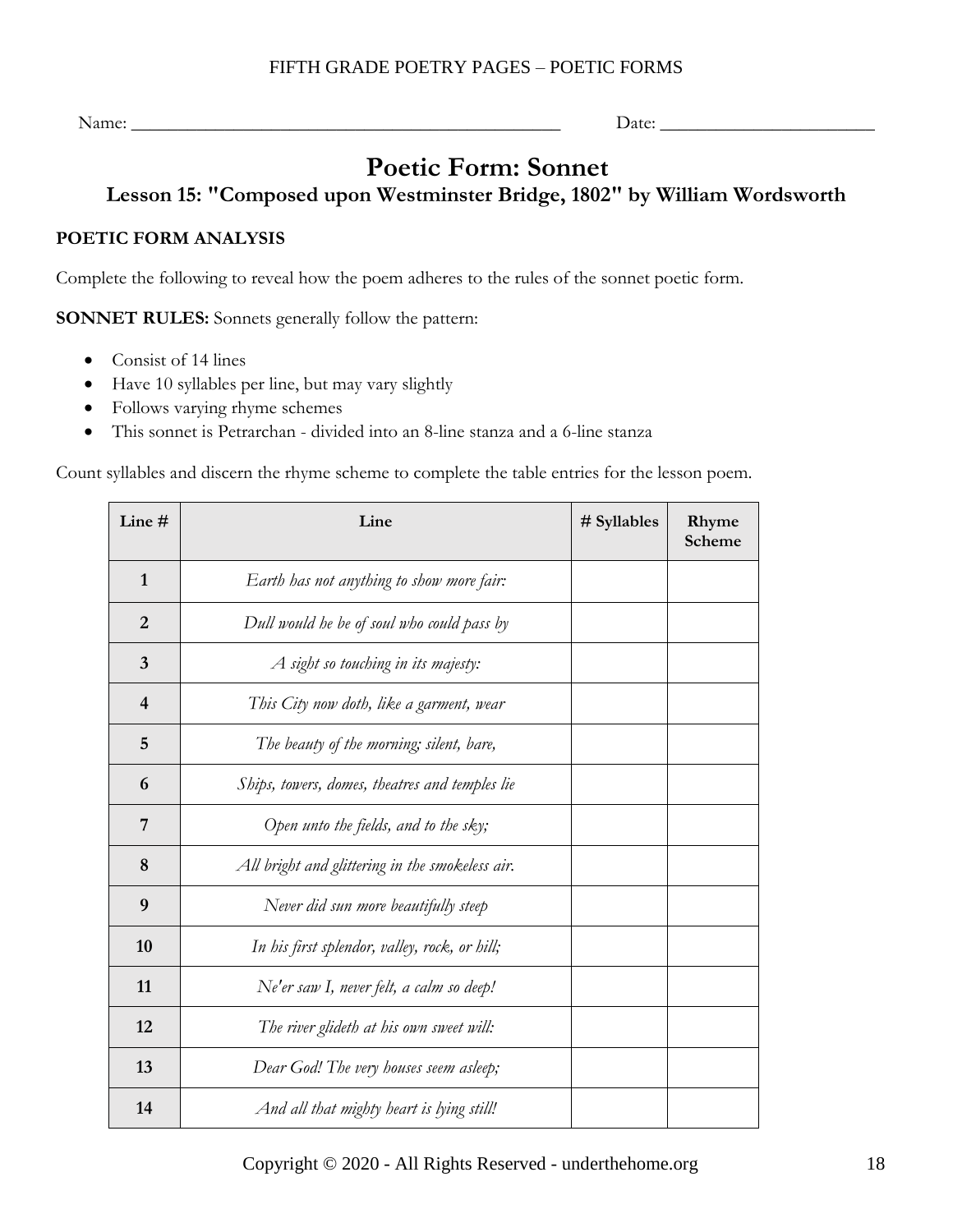# **Poetic Form: Sonnet Lesson 16: "Ozymandias" by Percy Bysshe Shelley**

### <span id="page-18-0"></span>**POETIC FORM ANALYSIS**

Complete the table to reveal how the poem adheres to the rules of the sonnet poetic form.

| Line $#$ | Line                                                  | $#$ Syllables | <b>Rhyme Scheme</b> |
|----------|-------------------------------------------------------|---------------|---------------------|
|          | I met a traveler from an antique land,                |               |                     |
| Ω        | Who said—"Two vast and trunkless legs of stone        |               |                     |
| 3        | Stand in the desert. $\ldots$ Near them, on the sand, |               |                     |
|          | Half sunk a shattered visage lies, whose frown,       |               |                     |
| 5        | And wrinkled lip, and sneer of cold command,          |               |                     |

### **COLOR THE POEM SUBJECT**

Color the hieroglyphics, used by the Egyptians during the time of pharaoh Ramesses II / Ozymandias.



Copyright © 2020 - All Rights Reserved - underthehome.org 19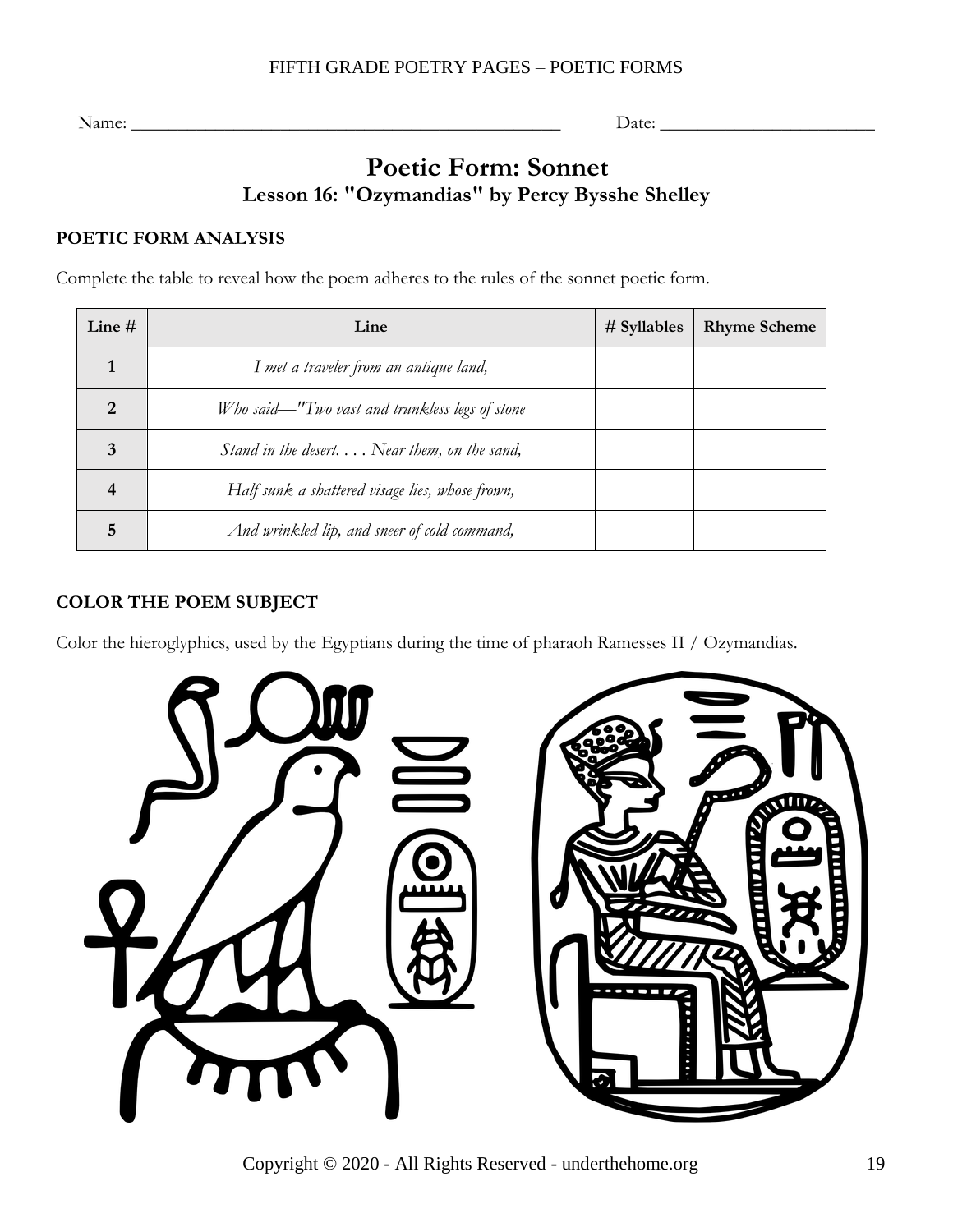<span id="page-19-0"></span>Name: \_\_\_\_\_\_\_\_\_\_\_\_\_\_\_\_\_\_\_\_\_\_\_\_\_\_\_\_\_\_\_\_\_\_\_\_\_\_\_\_\_\_\_\_\_\_ Date: \_\_\_\_\_\_\_\_\_\_\_\_\_\_\_\_\_\_\_\_\_\_\_

# **Poetic Form: Epitaph Lesson 17: "Epitaph to a Dog" by Lord Byron**

 $\_$  , and the set of the set of the set of the set of the set of the set of the set of the set of the set of the set of the set of the set of the set of the set of the set of the set of the set of the set of the set of th

 $\_$  , and the set of the set of the set of the set of the set of the set of the set of the set of the set of the set of the set of the set of the set of the set of the set of the set of the set of the set of the set of th

 $\_$  , and the set of the set of the set of the set of the set of the set of the set of the set of the set of the set of the set of the set of the set of the set of the set of the set of the set of the set of the set of th

 $\_$  , and the set of the set of the set of the set of the set of the set of the set of the set of the set of the set of the set of the set of the set of the set of the set of the set of the set of the set of the set of th

### <span id="page-19-1"></span>**COPY THE POEM EXCERPT**

*Near this Spot are deposited the Remains of one who possessed Beauty without Vanity*

### **POETIC FORM EMPLOYMENT**

Inscribe a short epitaph on the grave marker about **a beloved animal**, real or imagined.

Animal Epitaph Title: \_\_\_\_\_\_\_\_\_\_\_\_\_\_\_\_\_\_\_\_\_\_\_\_\_\_\_\_\_\_\_\_\_\_\_\_\_\_\_\_\_\_\_\_\_\_\_\_\_\_\_\_\_\_\_\_\_\_\_\_\_\_\_\_\_\_

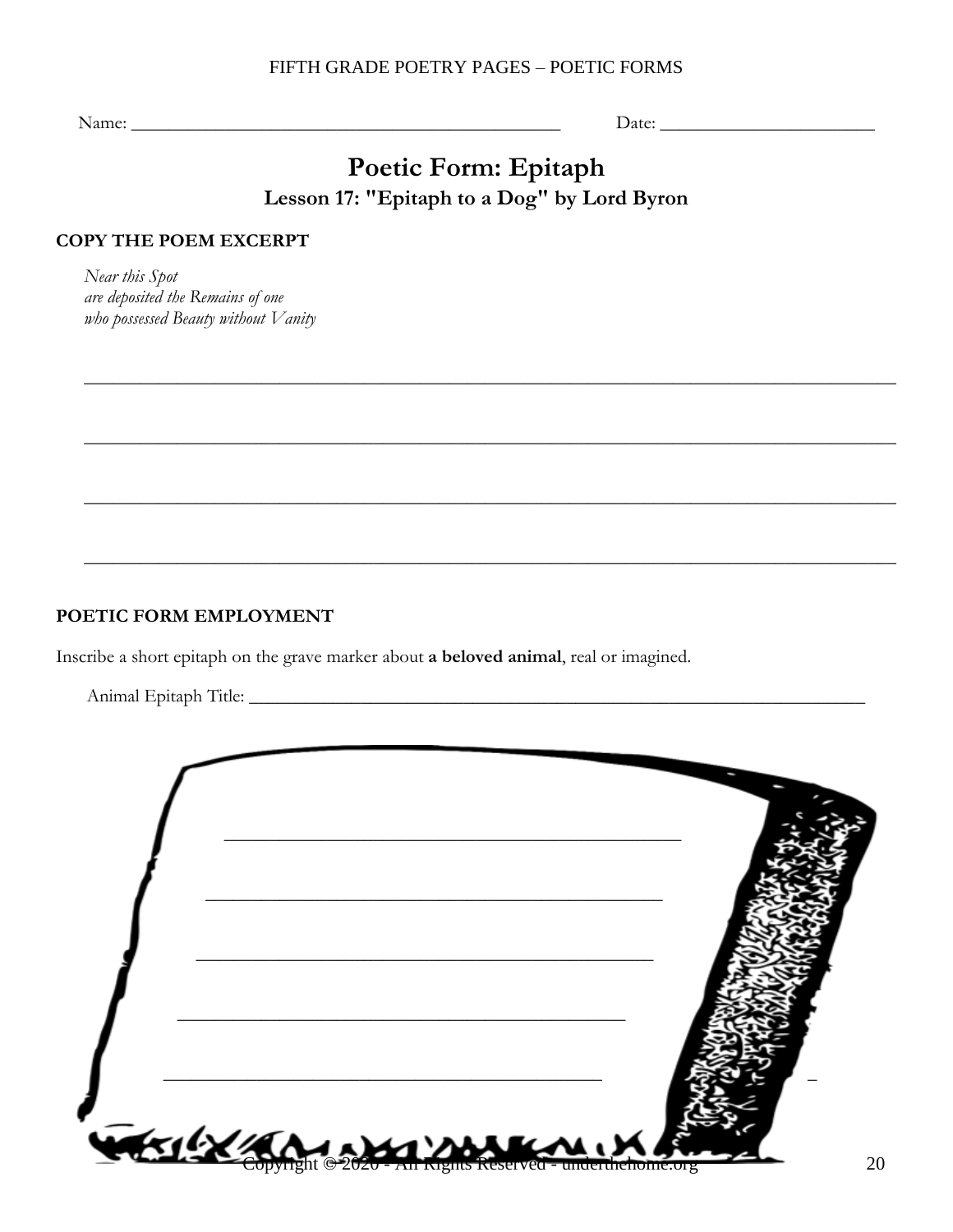Name: \_\_\_\_\_\_\_\_\_\_\_\_\_\_\_\_\_\_\_\_\_\_\_\_\_\_\_\_\_\_\_\_\_\_\_\_\_\_\_\_\_\_\_\_\_\_ Date: \_\_\_\_\_\_\_\_\_\_\_\_\_\_\_\_\_\_\_\_\_\_\_

### **Poetic Form: Epitaph Lesson 18: "Swift's Epitaph" by William Butler Yeats**

 $\_$  , and the set of the set of the set of the set of the set of the set of the set of the set of the set of the set of the set of the set of the set of the set of the set of the set of the set of the set of the set of th

 $\_$  , and the set of the set of the set of the set of the set of the set of the set of the set of the set of the set of the set of the set of the set of the set of the set of the set of the set of the set of the set of th

 $\_$  , and the set of the set of the set of the set of the set of the set of the set of the set of the set of the set of the set of the set of the set of the set of the set of the set of the set of the set of the set of th

#### <span id="page-20-0"></span>**COPY THE POEM EXCERPT**

*Swift has sailed into his rest; Savage indignation there Cannot lacerate his Breast.*

### **POETIC FORM EMPLOYMENT**

Inscribe a short self-epitaph on the grave marker. Celebrate your life, and write nice things about yourself.

Self-Epitaph Title: \_\_\_\_\_\_\_\_\_\_\_\_\_\_\_\_\_\_\_\_\_\_\_\_\_\_\_\_\_\_\_\_\_\_\_\_\_\_\_\_\_\_\_\_\_\_\_\_\_\_\_\_\_\_\_\_\_\_\_\_\_\_\_\_\_\_



Copyright © 2020 - All Rights Reserved - underthehome.org 21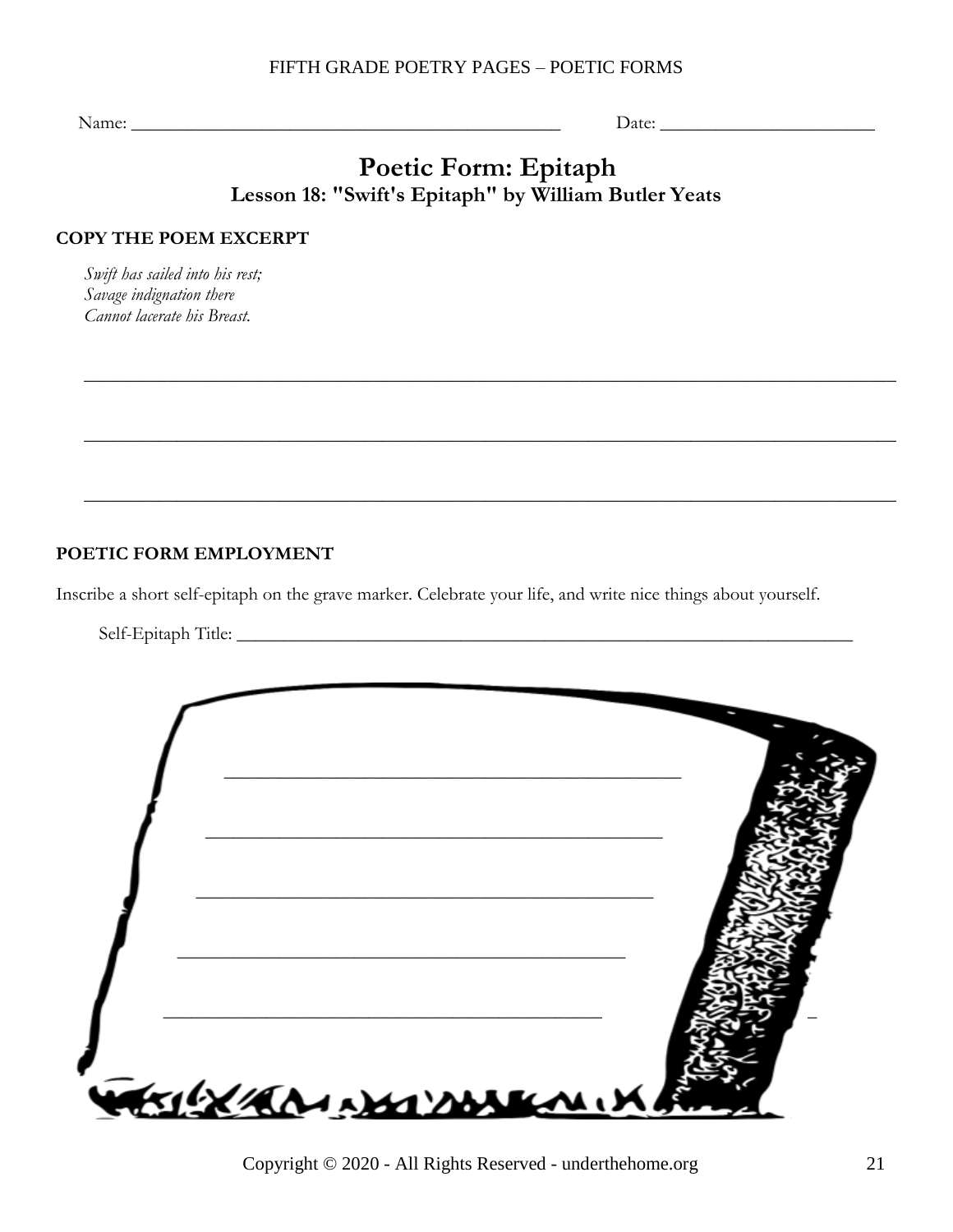Name: \_\_\_\_\_\_\_\_\_\_\_\_\_\_\_\_\_\_\_\_\_\_\_\_\_\_\_\_\_\_\_\_\_\_\_\_\_\_\_\_\_\_\_\_\_\_ Date: \_\_\_\_\_\_\_\_\_\_\_\_\_\_\_\_\_\_\_\_\_\_\_

### **Poetic Form: Epitaph Lesson 19: "The Soldier William Middleditch" by Unknown**

 $\_$  , and the set of the set of the set of the set of the set of the set of the set of the set of the set of the set of the set of the set of the set of the set of the set of the set of the set of the set of the set of th

 $\_$  , and the set of the set of the set of the set of the set of the set of the set of the set of the set of the set of the set of the set of the set of the set of the set of the set of the set of the set of the set of th

 $\_$  , and the set of the set of the set of the set of the set of the set of the set of the set of the set of the set of the set of the set of the set of the set of the set of the set of the set of the set of the set of th

 $\_$  , and the set of the set of the set of the set of the set of the set of the set of the set of the set of the set of the set of the set of the set of the set of the set of the set of the set of the set of the set of th

#### <span id="page-21-0"></span>**COPY THE POEM EXCERPT**

*In Spain and Flushing, and at Waterloo, He fought to guard our country from the foe;*

### **POETIC FORM EMPLOYMENT**

Inscribe a short epitaph on the grave marker about **a soldier**, real or imagined.

Soldier Epitaph Title: \_\_\_\_\_\_\_\_\_\_\_\_\_\_\_\_\_\_\_\_\_\_\_\_\_\_\_\_\_\_\_\_\_\_\_\_\_\_\_\_\_\_\_\_\_\_\_\_\_\_\_\_\_\_\_\_\_\_\_\_\_\_\_\_\_\_



Copyright © 2020 - All Rights Reserved - underthehome.org 22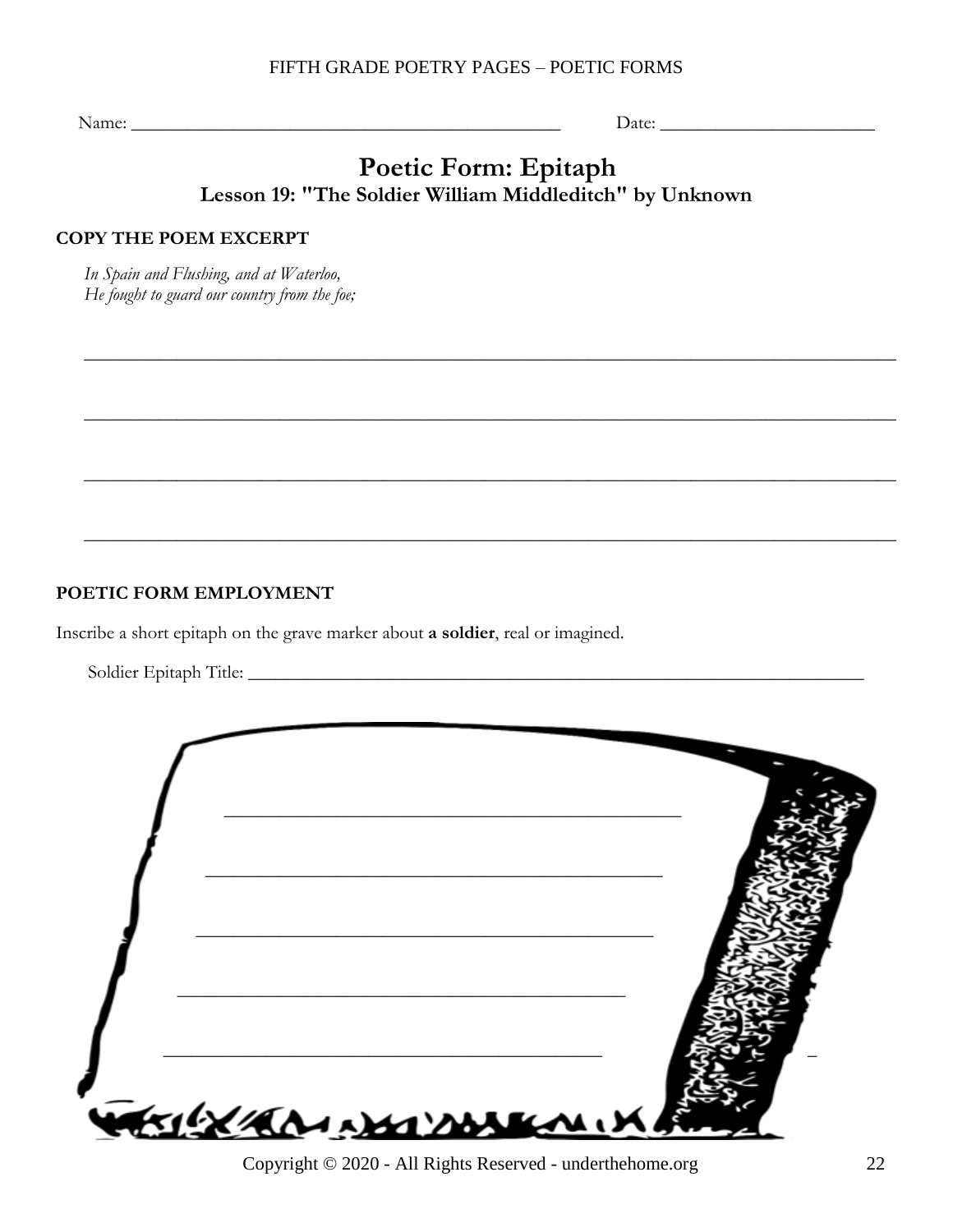Name: \_\_\_\_\_\_\_\_\_\_\_\_\_\_\_\_\_\_\_\_\_\_\_\_\_\_\_\_\_\_\_\_\_\_\_\_\_\_\_\_\_\_\_\_\_\_ Date: \_\_\_\_\_\_\_\_\_\_\_\_\_\_\_\_\_\_\_\_\_\_\_

### **Poetic Form: Epitaph Lesson 20: " The Clockmaker" by Unknown**

 $\_$  , and the set of the set of the set of the set of the set of the set of the set of the set of the set of the set of the set of the set of the set of the set of the set of the set of the set of the set of the set of th

 $\_$  , and the set of the set of the set of the set of the set of the set of the set of the set of the set of the set of the set of the set of the set of the set of the set of the set of the set of the set of the set of th

 $\_$  , and the set of the set of the set of the set of the set of the set of the set of the set of the set of the set of the set of the set of the set of the set of the set of the set of the set of the set of the set of th

 $\_$  , and the set of the set of the set of the set of the set of the set of the set of the set of the set of the set of the set of the set of the set of the set of the set of the set of the set of the set of the set of th

#### <span id="page-22-0"></span>**COPY THE POEM EXCERPT**

*Thomas Hinde, Clock and Watch-maker, Who departed this life, wound up in hope of being repaired and set a-going by his Maker*

#### **POETIC FORM EMPLOYMENT**

The lesson epitaph is a metaphor comparing Thomas Hinde to a broken clock. Inscribe a short epitaph that leverages a metaphor on the grave marker.

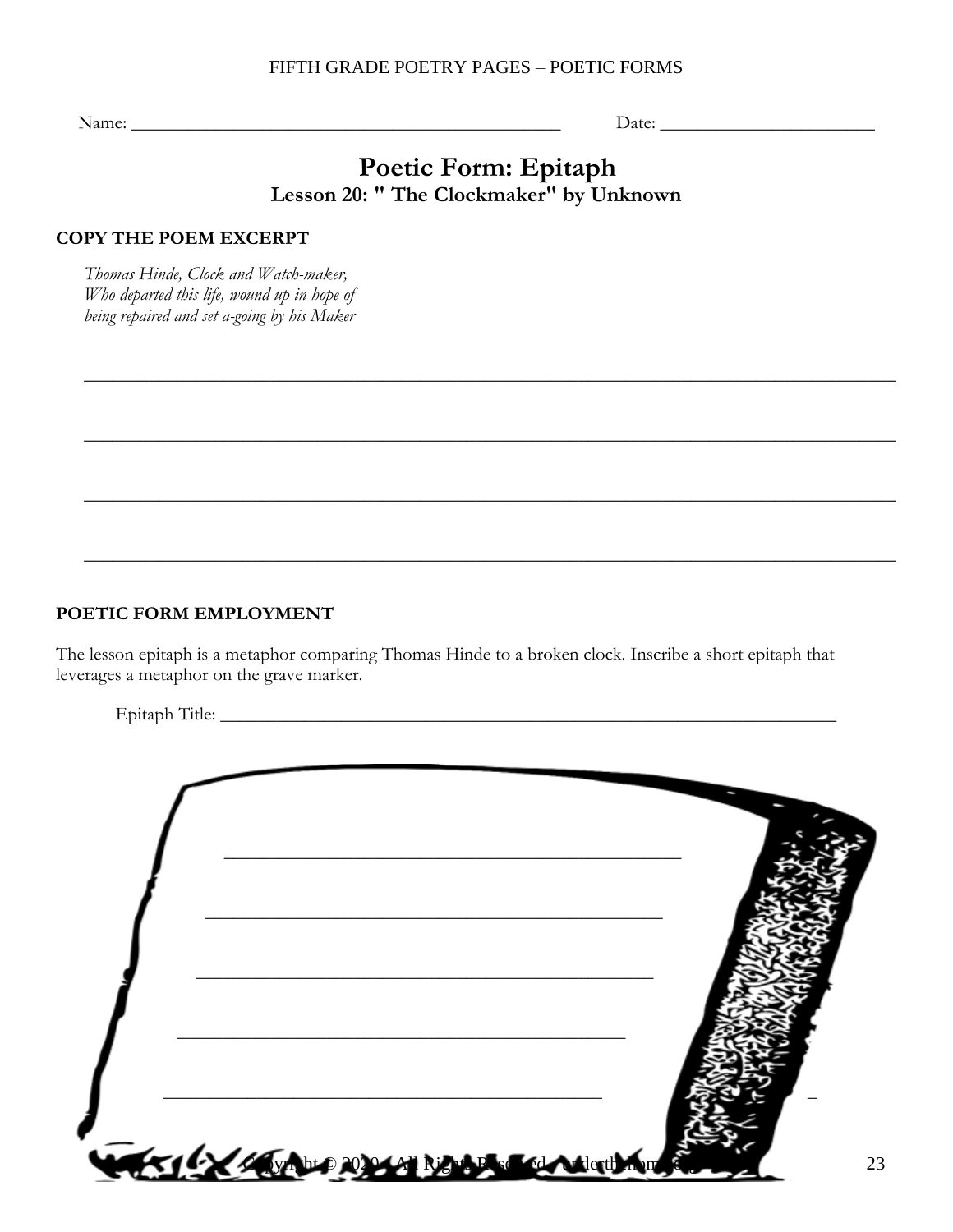# **Poetic Form: Acrostic**

**Lesson 21: "For My Grand-Daughters, M. and L." by Mary Ann Bigelow**

### <span id="page-23-1"></span><span id="page-23-0"></span>**FIND THE MESSAGE IN THE ACROSTIC POEM EXCERPT**

*Mary and Lily—how sweet are those names, Allied as they are to my heart and my home; Recalling with freshness the days that are past, Yielding buds of sweet promise for days yet to come. Links are these names to the chain that hath bound In fetters my heart, to which still they lay claim; Loved ones and lovely, still close by me found, Years past, and time present, whose names are the same.*

*SECRET MESSAGE:*

### **POETIC FORM EMPLOYMENT**

Write an acrostic poem about dogs that spells out *DOGS* **with its first letters.**

Acrostic Title: \_\_\_\_\_\_\_\_\_\_\_\_\_\_\_\_\_\_\_\_\_\_\_\_\_\_\_\_\_\_\_\_\_\_\_\_\_\_\_\_\_\_\_\_\_\_\_\_\_\_\_\_\_\_\_\_\_\_\_\_\_\_\_\_\_\_

| D           |  |
|-------------|--|
| $\mathbf C$ |  |
| G           |  |
| -           |  |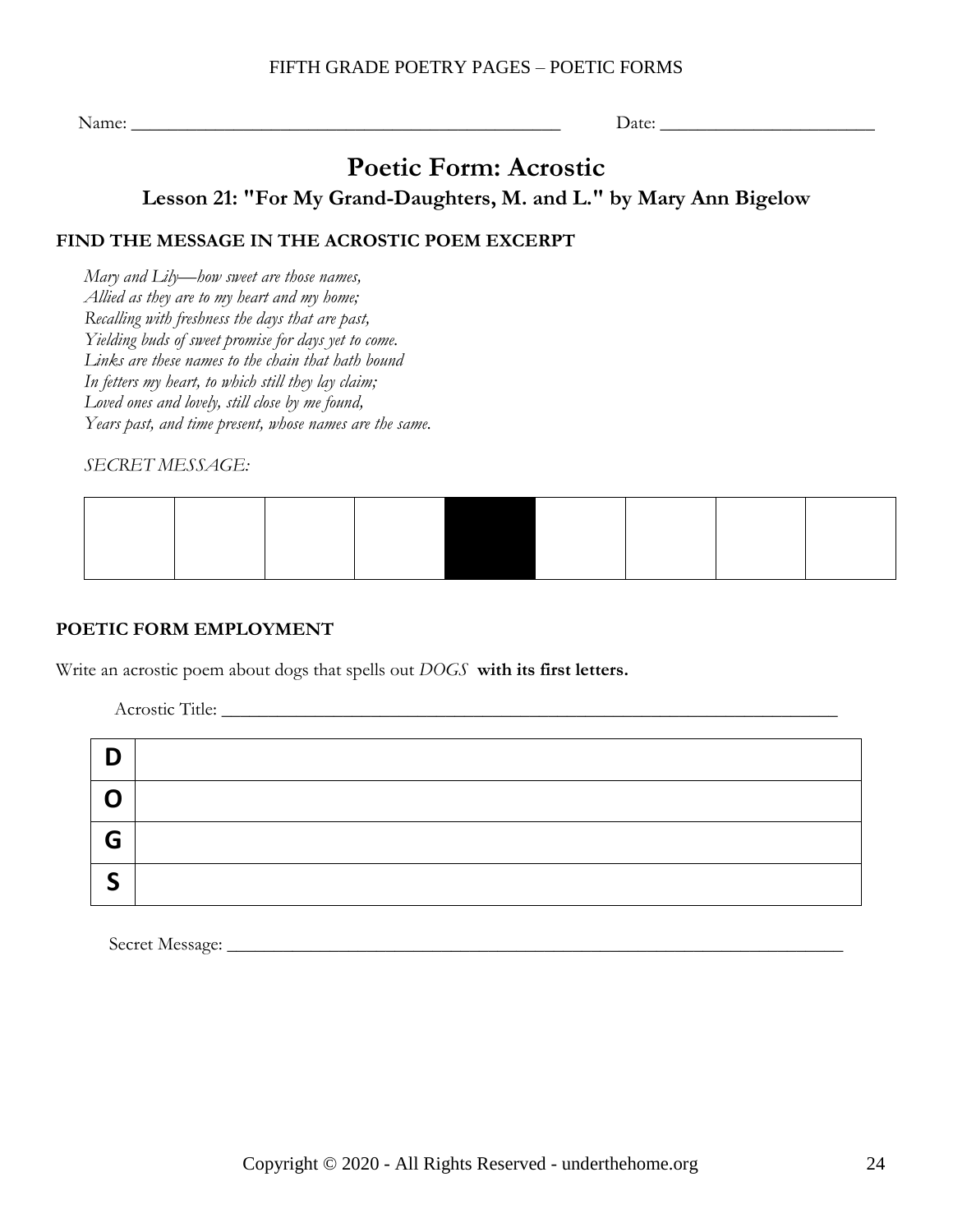Name: \_\_\_\_\_\_\_\_\_\_\_\_\_\_\_\_\_\_\_\_\_\_\_\_\_\_\_\_\_\_\_\_\_\_\_\_\_\_\_\_\_\_\_\_\_\_ Date: \_\_\_\_\_\_\_\_\_\_\_\_\_\_\_\_\_\_\_\_\_\_\_

### **Poetic Form: Acrostic Lesson 22: "Acrostic" by Lewis Carroll**

### <span id="page-24-0"></span>**FIND THE TWO NAMES (SECRET MESSAGE) IN THE ACROSTIC POEM EXCERPT**

*And that in a HOUSE of joy Lessons serve but to annoy: If in any HOUSE you find Children of a gentle mind, Each the others pleasing ever— Each the others vexing never— Daily work and pastime daily In their order taking gaily— Then be very sure that they Have a life of HOLIDAY.*

Secret Message: \_\_\_\_\_\_\_\_\_\_\_\_\_\_\_\_\_\_\_\_\_\_\_\_\_\_\_\_\_\_\_\_\_\_\_\_\_\_\_\_\_\_\_\_\_\_\_\_\_\_\_\_\_\_\_\_\_\_\_\_\_\_\_\_\_\_

### **POETIC FORM EMPLOYMENT**

Write an acrostic poem that hides the message in the first letter of each line (place first letter in the boxes).

Acrostic Title: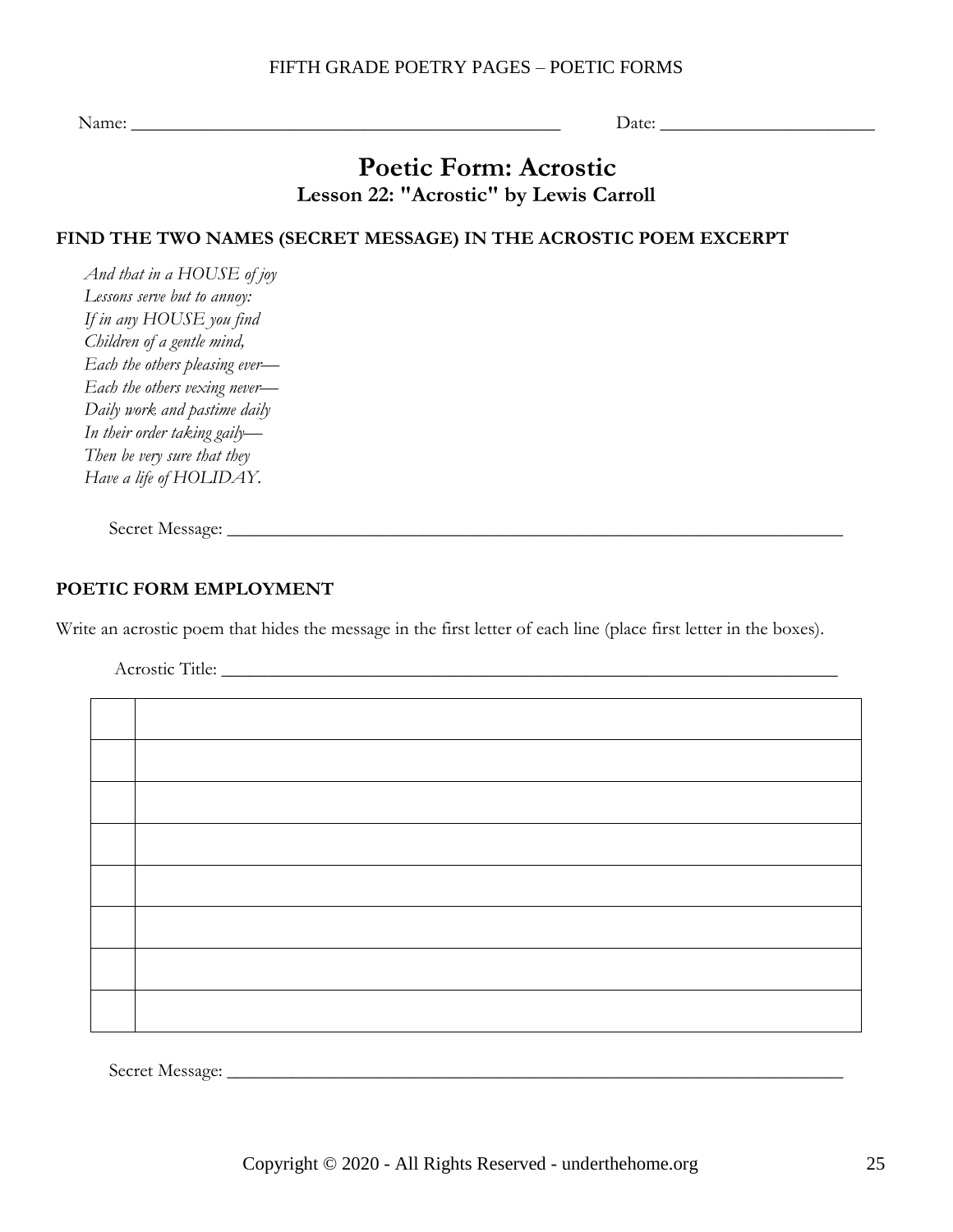# **Poetic Form: Acrostic Lesson 23: "An Acrostic" by Edgar Allan Poe**

### <span id="page-25-0"></span>**FIND THE MESSAGE IN THE ACROSTIC POEM EXCERPT**

*Elizabeth it is in vain you say "Love not" — thou sayest it in so sweet a way: In vain those words from thee or L.E.L. Zantippe's talents had enforced so well: Ah! if that language from thy heart arise, Breath it less gently forth — and veil thine eyes. Endymion, recollect, when Luna tried To cure his love — was cured of all beside — His follie — pride — and passion — for he died.*

Secret Message: \_\_\_\_\_\_\_\_\_\_\_\_\_\_\_\_\_\_\_\_\_\_\_\_\_\_\_\_\_\_\_\_\_\_\_\_\_\_\_\_\_\_\_\_\_\_\_\_\_\_\_\_\_\_\_\_\_\_\_\_\_\_\_\_\_\_

### **POETIC FORM EMPLOYMENT**

Write an acrostic poem that hides the message in the last letter of each line (place last letter in the boxes).

Acrostic Title: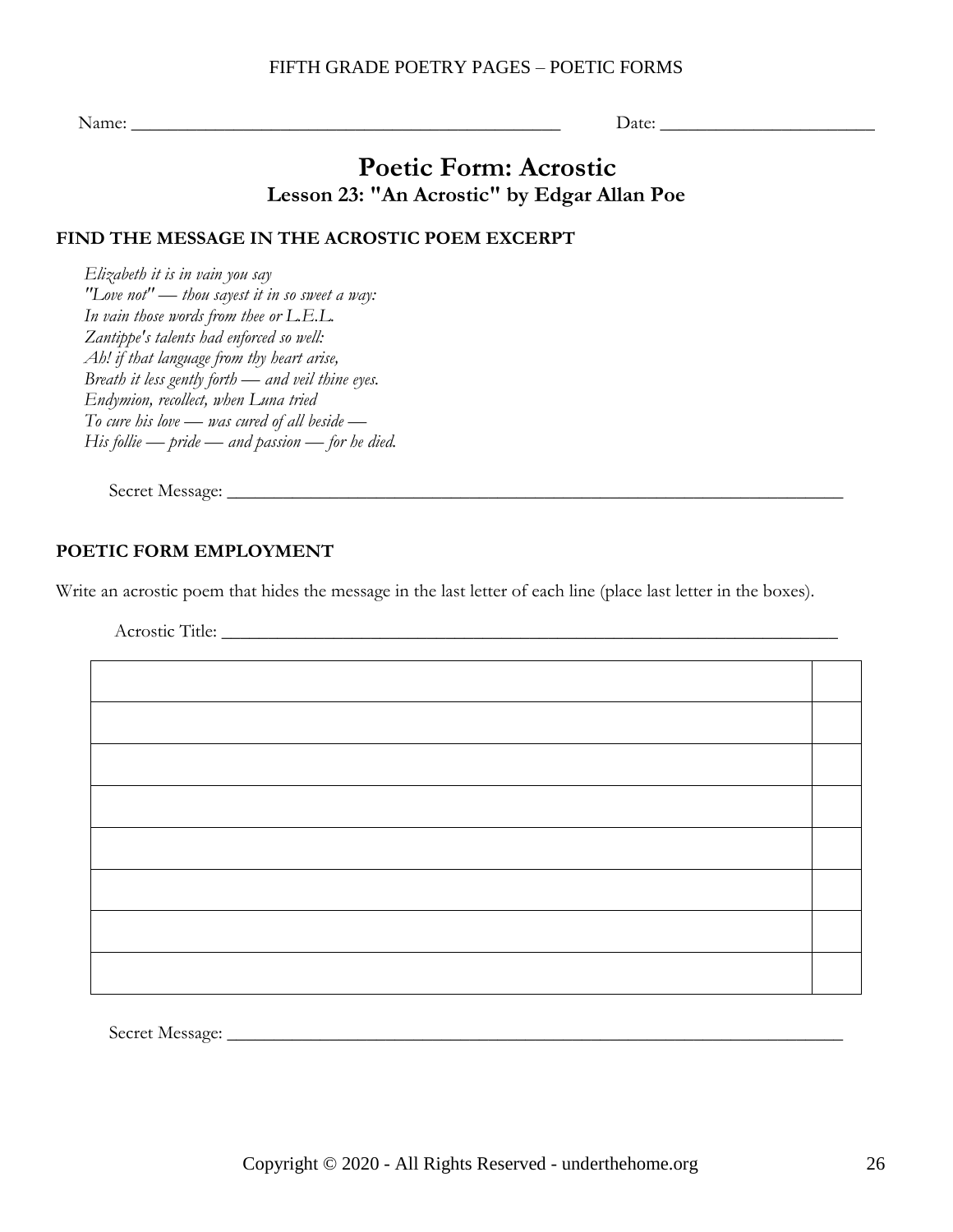Name:  $\Box$ 

### **Poetic Form: Acrostic Lesson 24: "A Boat Beneath a Sunny Sky" by Lewis Carroll**

 $\_$  , and the set of the set of the set of the set of the set of the set of the set of the set of the set of the set of the set of the set of the set of the set of the set of the set of the set of the set of the set of th

 $\_$  , and the set of the set of the set of the set of the set of the set of the set of the set of the set of the set of the set of the set of the set of the set of the set of the set of the set of the set of the set of th

 $\_$  , and the set of the set of the set of the set of the set of the set of the set of the set of the set of the set of the set of the set of the set of the set of the set of the set of the set of the set of the set of th

 $\_$  , and the set of the set of the set of the set of the set of the set of the set of the set of the set of the set of the set of the set of the set of the set of the set of the set of the set of the set of the set of th

 $\_$  , and the set of the set of the set of the set of the set of the set of the set of the set of the set of the set of the set of the set of the set of the set of the set of the set of the set of the set of the set of th

 $\_$  , and the set of the set of the set of the set of the set of the set of the set of the set of the set of the set of the set of the set of the set of the set of the set of the set of the set of the set of the set of th

<span id="page-26-1"></span> $\_$  , and the set of the set of the set of the set of the set of the set of the set of the set of the set of the set of the set of the set of the set of the set of the set of the set of the set of the set of the set of th

### <span id="page-26-0"></span>**FIND THE MESSAGE IN THE ACROSTIC POEM EXCERPT**

*A boat beneath a sunny sky, Lingering onward dreamily In an evening of July —*

*Children three that nestle near, Eager eye and willing ear,*

Secret Message: \_\_\_\_\_\_\_\_\_\_\_\_\_\_\_\_\_\_\_\_\_\_\_\_\_\_\_\_\_\_\_\_\_\_\_\_\_\_\_\_\_\_\_\_\_\_\_\_\_\_\_\_\_\_\_\_\_\_\_\_\_\_\_\_\_\_

### **POETIC FORM EMPLOYMENT**

Write an acrostic poem that hides the message in the first letter of the third word in each line.

Acrostic Title: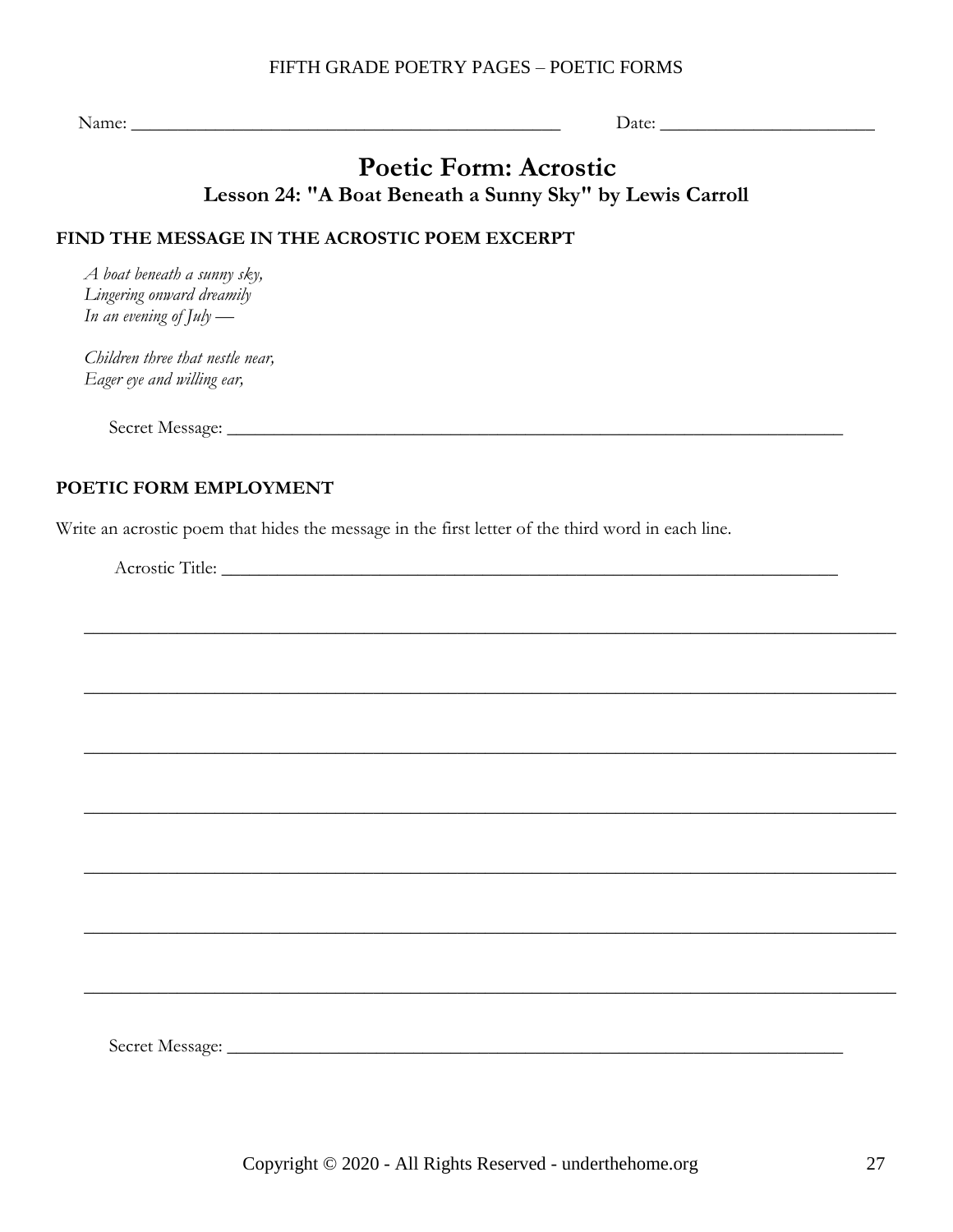# **Poetic Form: Visual Lesson 25: "Cet Arbrisseau (This Shrub)" by Guillaume Apollinaire**

<span id="page-27-0"></span>**Create a visual poem about the sun, arranging your words along the lines of the sun image.**

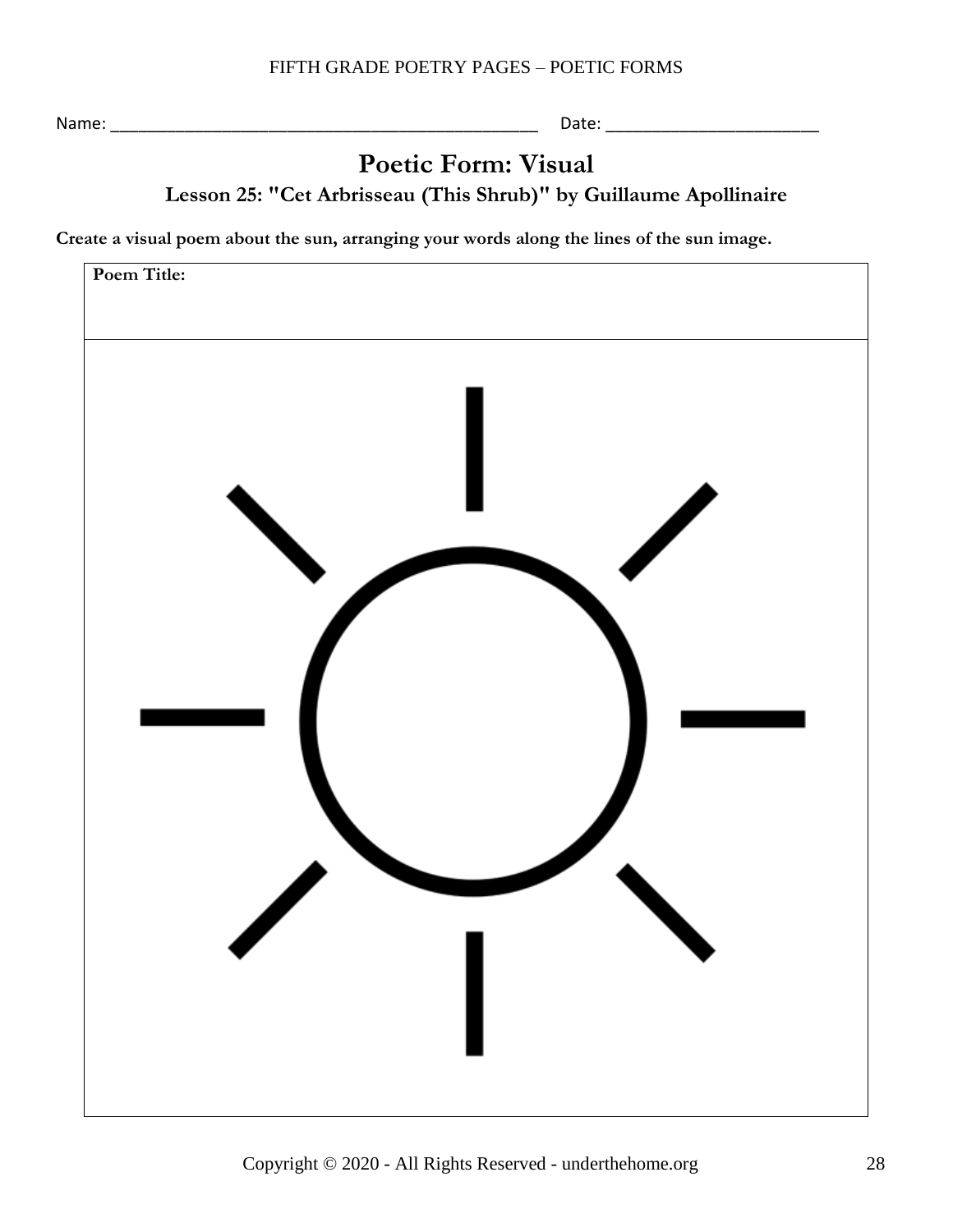# **Poetic Form: Visual Lesson 26: "La Cravate (The Tie)" by Guillaume Apollinaire**

<span id="page-28-0"></span>**Create a visual poem about a pair of pants, arranging your words along the lines of the pants image.**

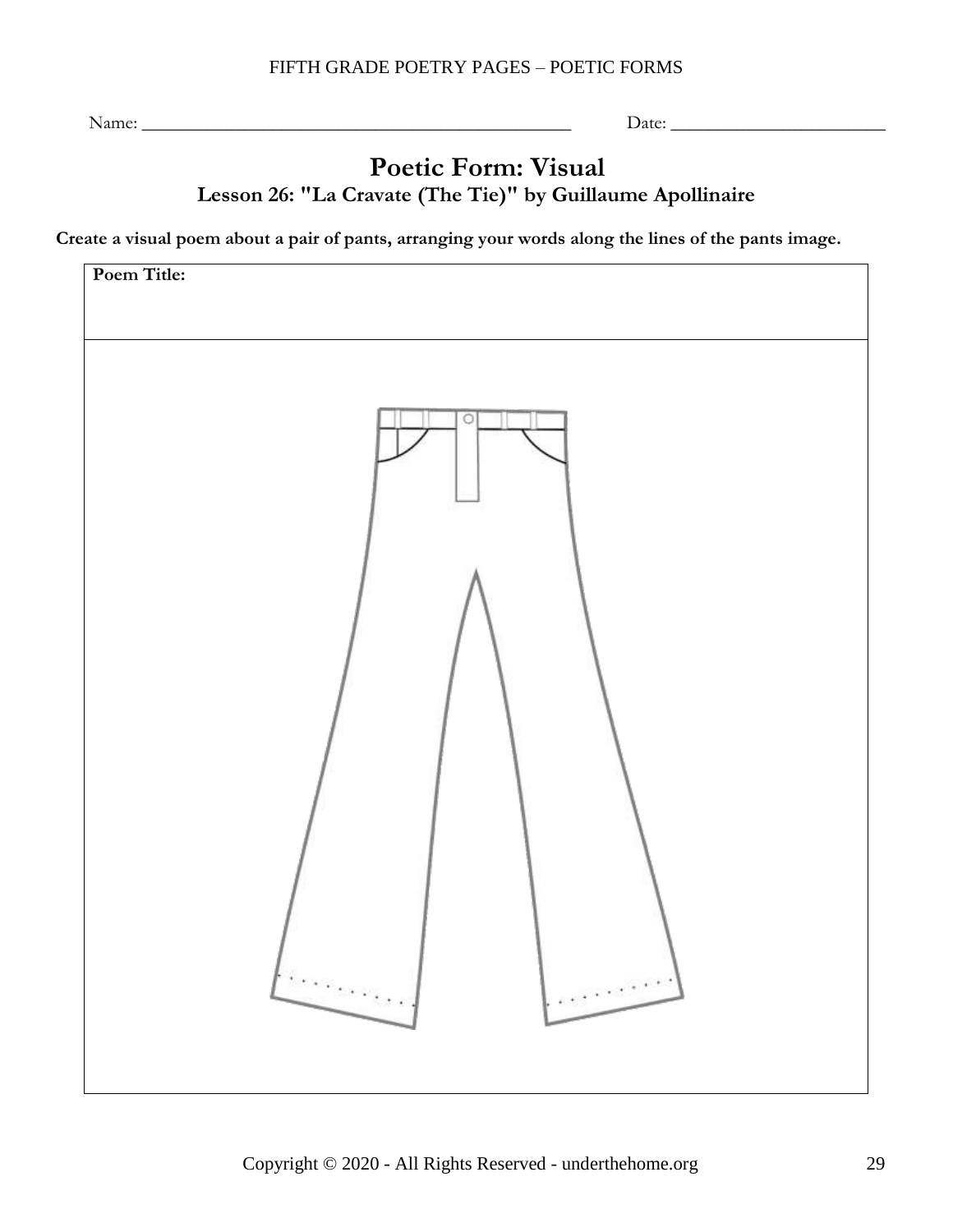Name: \_\_\_\_\_\_\_\_\_\_\_\_\_\_\_\_\_\_\_\_\_\_\_\_\_\_\_\_\_\_\_\_\_\_\_\_\_\_\_\_\_\_\_\_\_\_ Date: \_\_\_\_\_\_\_\_\_\_\_\_\_\_\_\_\_\_\_\_\_\_\_

# **Poetic Form: Visual Lesson 27: "Voici la Maison (Here is the House)" by Guillaume Apollinaire**

<span id="page-29-0"></span>**Create your own visual poem about anything you wish.**

**Poem Title:**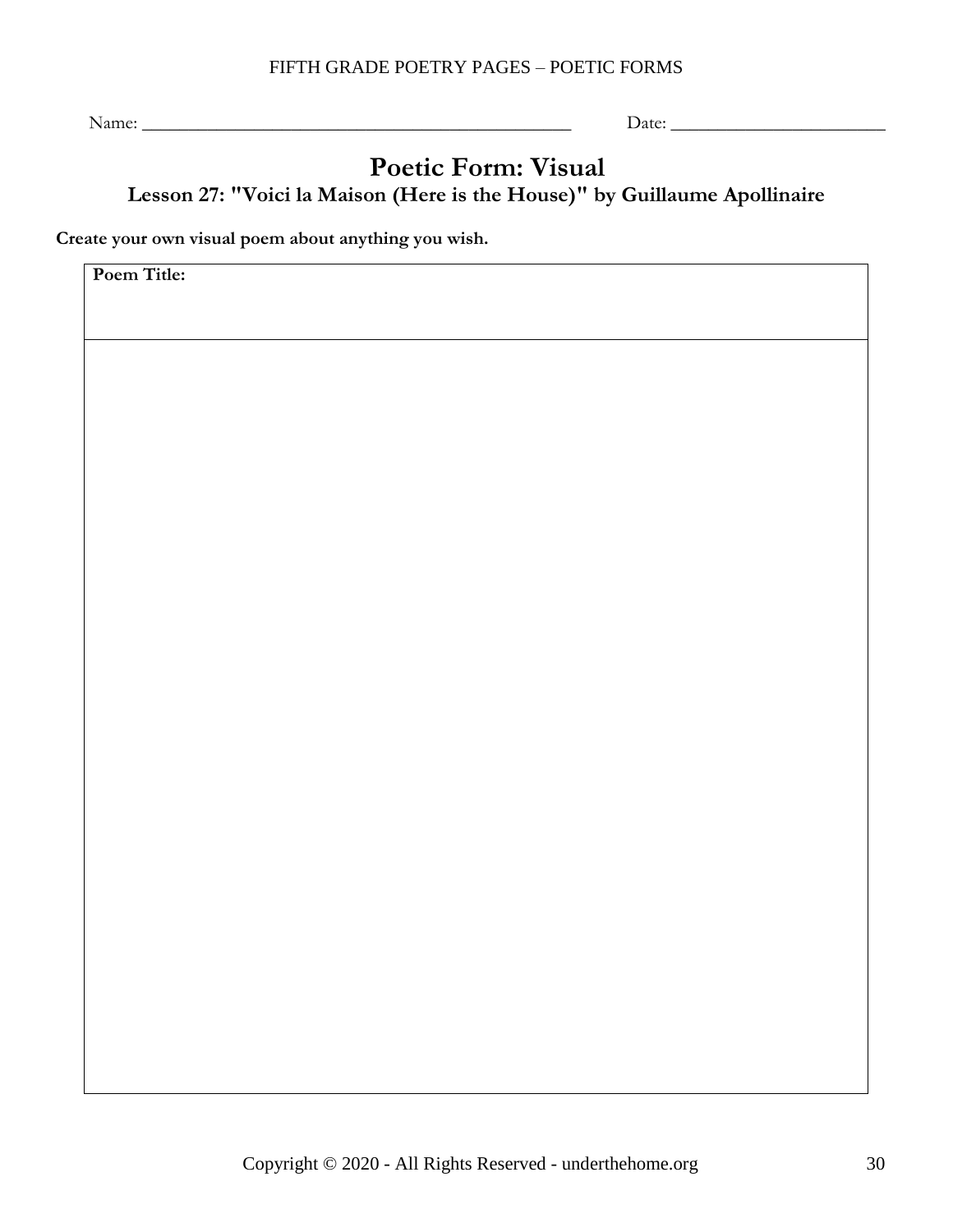Name: \_\_\_\_\_\_\_\_\_\_\_\_\_\_\_\_\_\_\_\_\_\_\_\_\_\_\_\_\_\_\_\_\_\_\_\_\_\_\_\_\_\_\_\_\_\_ Date: \_\_\_\_\_\_\_\_\_\_\_\_\_\_\_\_\_\_\_\_\_\_\_

### **Poetic Form: Visual Lesson 28: "Salut Monde (Greetings World!)" by Guillaume Apollinaire**

<span id="page-30-0"></span>**Create your own visual poem about anything you wish.**

<span id="page-30-1"></span>**Poem Title:**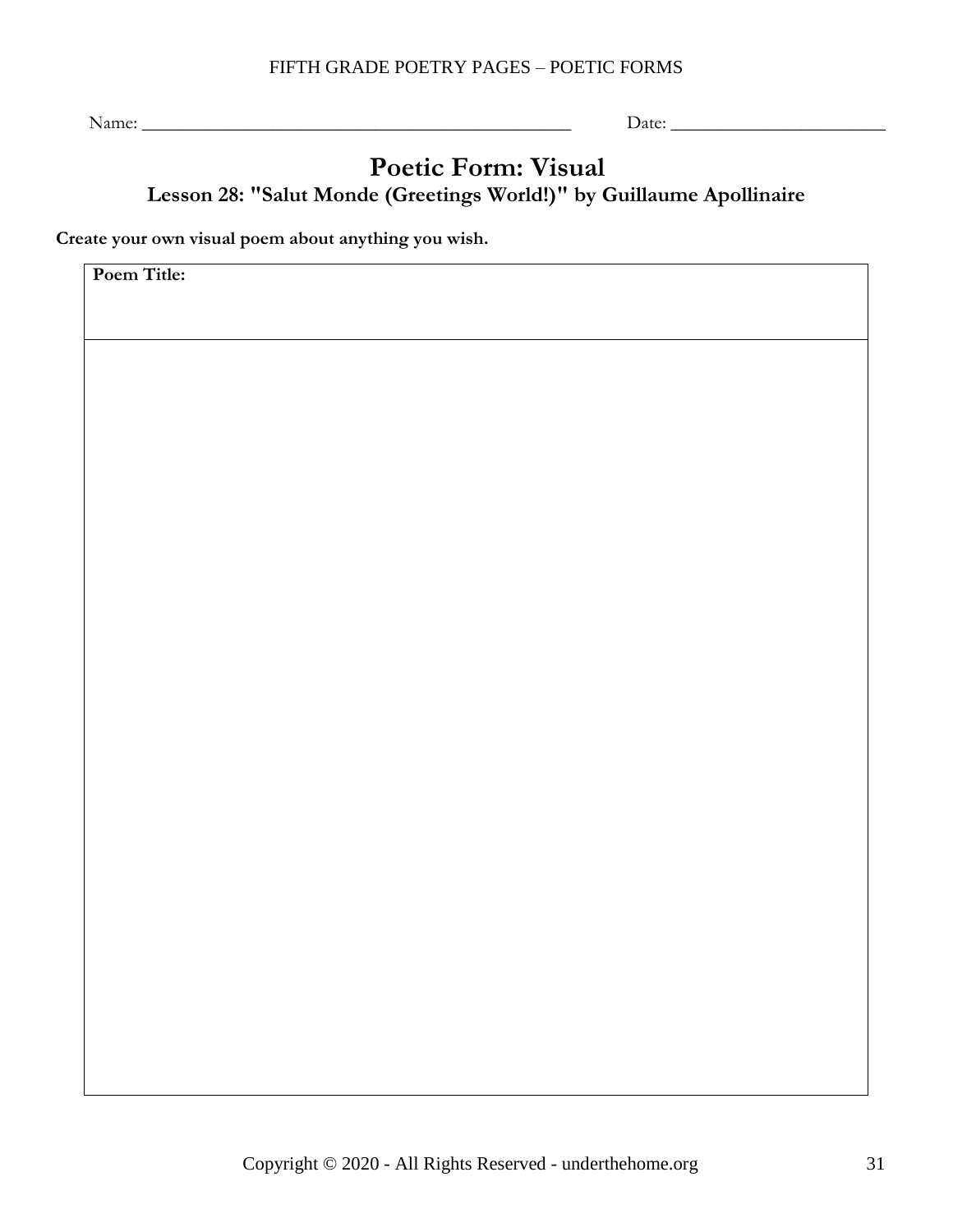# **Poetic Form: Ode Lesson 29: "Ode on Solitude" by Alexander Pope**

### <span id="page-31-0"></span>**POETIC FORM ANALYSIS**

Complete the table to reveal the syllable pattern and rhyming scheme of the poem excerpt.

| Line #                   | Line                                            | # syllables | <b>Rhyme Scheme</b> |
|--------------------------|-------------------------------------------------|-------------|---------------------|
| $\mathbf{1}$             | Happy the man whose wish and care               |             |                     |
| $\overline{2}$           | A few paternal acres bound,                     |             |                     |
| 3                        | Content to breathe his native air               |             |                     |
| $\overline{\mathcal{A}}$ | In his own ground.                              |             |                     |
| 5                        | Whose herds with milk, whose fields with bread, |             |                     |
| 6                        | Whose flocks supply him with attire;            |             |                     |
| 7                        | Whose trees in summer yield him shade,          |             |                     |
| 8                        | In winter fire.                                 |             |                     |
| 9                        | Blest who can unconcern'dly find                |             |                     |
| 10                       | Hours, days, and years slide soft away          |             |                     |
| 11                       | In health of body, peace of mind,               |             |                     |
| 12                       | Quiet by day,                                   |             |                     |

### 1. **What is the concept/object/person praised in the ode?**

2. **Which rhyme scheme does the poet employ in the ode excerpt? (e.g. AABB)**

\_\_\_\_\_\_\_\_\_\_\_\_\_\_\_\_\_\_\_\_\_\_\_\_\_\_\_\_\_\_\_\_\_\_\_\_\_\_\_\_\_\_\_\_\_\_\_\_\_\_\_\_\_\_\_\_\_\_\_\_\_\_\_\_\_\_\_\_\_\_\_\_\_\_\_\_\_\_\_\_\_\_\_

\_\_\_\_\_\_\_\_\_\_\_\_\_\_\_\_\_\_\_\_\_\_\_\_\_\_\_\_\_\_\_\_\_\_\_\_\_\_\_\_\_\_\_\_\_\_\_\_\_\_\_\_\_\_\_\_\_\_\_\_\_\_\_\_\_\_\_\_\_\_\_\_\_\_\_\_\_\_\_\_\_\_\_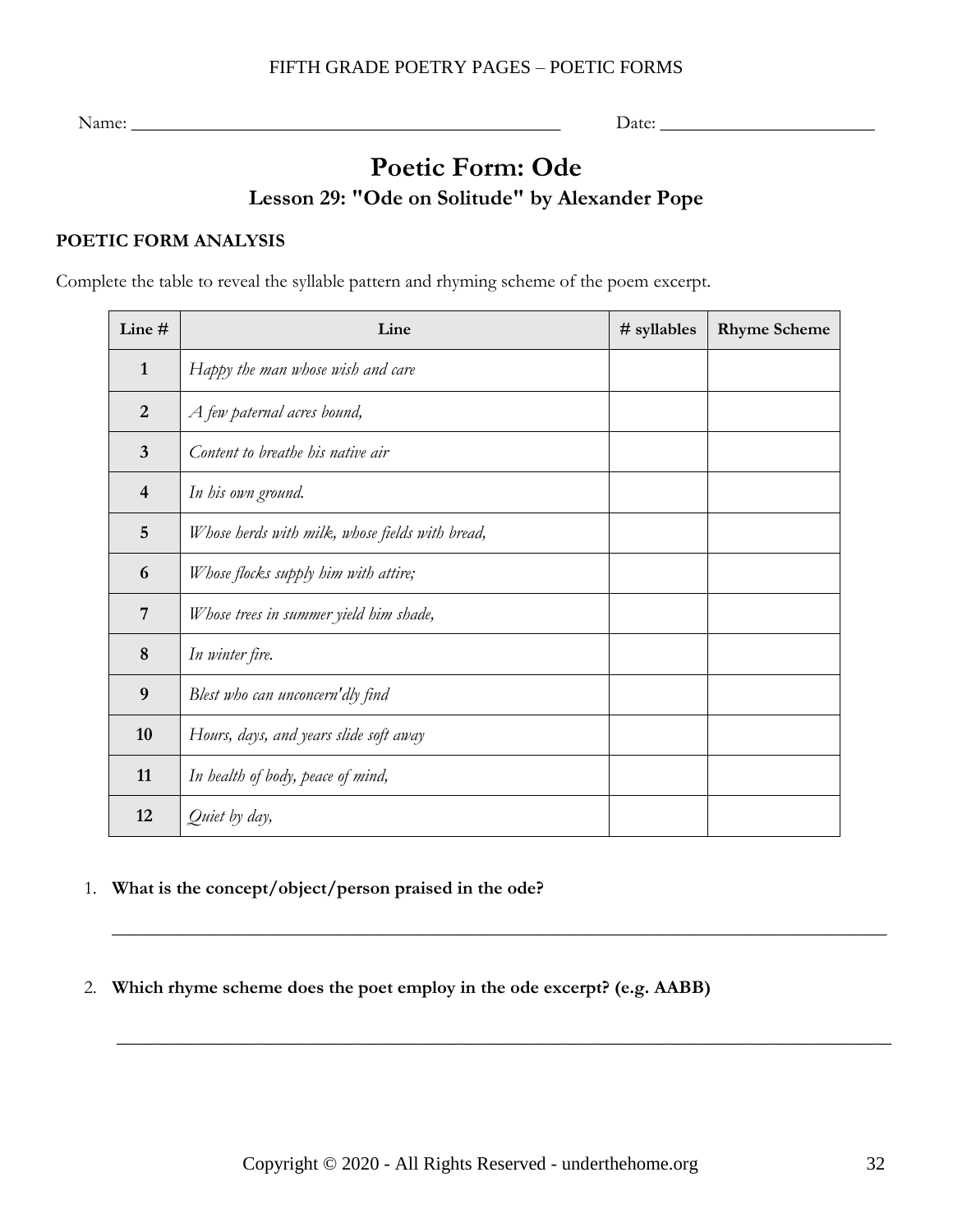Name: \_\_\_\_\_\_\_\_\_\_\_\_\_\_\_\_\_\_\_\_\_\_\_\_\_\_\_\_\_\_\_\_\_\_\_\_\_\_\_\_\_\_\_\_\_\_ Date: \_\_\_\_\_\_\_\_\_\_\_\_\_\_\_\_\_\_\_\_\_\_\_

# **Poetic Form: Ode Lesson 30: "Ode to Neptune" by Phillis Wheatley**

### <span id="page-32-0"></span>**POETIC FORM ANALYSIS**

Complete the table to reveal the syllable pattern and rhyming scheme of the poem excerpt.

| Line #                  | Line                                               | # syllables | <b>Rhyme Scheme</b> |
|-------------------------|----------------------------------------------------|-------------|---------------------|
| $\mathbf{1}$            | While raging tempests shake the shore,             |             |                     |
| $\overline{2}$          | While AElus' thunders round us roar,               |             |                     |
| $\mathbf{3}$            | And sweep impetuous o'er the plain                 |             |                     |
| $\overline{\mathbf{4}}$ | Be still, $O$ tyrant of the main;                  |             |                     |
| 5                       | Nor let thy brow contracted frowns betray,         |             |                     |
| 6                       | While my Susanna skims the wat'ry way.             |             |                     |
| 7                       | The Pow'r propitious hears the lay,                |             |                     |
| 8                       | The blue-ey'd daughters of the sea                 |             |                     |
| 9                       | With sweeter cadence glide along,                  |             |                     |
| 10                      | And Thames responsive joins the song.              |             |                     |
| 11                      | Pleas'd with their notes Sol sheds benign his ray, |             |                     |
| 12                      | And double radiance decks the face of day.         |             |                     |

### 1. **What is the concept/object/person praised in the ode?**

2. **Which rhyme scheme does the poet employ in the ode excerpt? (e.g. AABB)**

\_\_\_\_\_\_\_\_\_\_\_\_\_\_\_\_\_\_\_\_\_\_\_\_\_\_\_\_\_\_\_\_\_\_\_\_\_\_\_\_\_\_\_\_\_\_\_\_\_\_\_\_\_\_\_\_\_\_\_\_\_\_\_\_\_\_\_\_\_\_\_\_\_\_\_\_\_\_\_\_\_\_\_

\_\_\_\_\_\_\_\_\_\_\_\_\_\_\_\_\_\_\_\_\_\_\_\_\_\_\_\_\_\_\_\_\_\_\_\_\_\_\_\_\_\_\_\_\_\_\_\_\_\_\_\_\_\_\_\_\_\_\_\_\_\_\_\_\_\_\_\_\_\_\_\_\_\_\_\_\_\_\_\_\_\_\_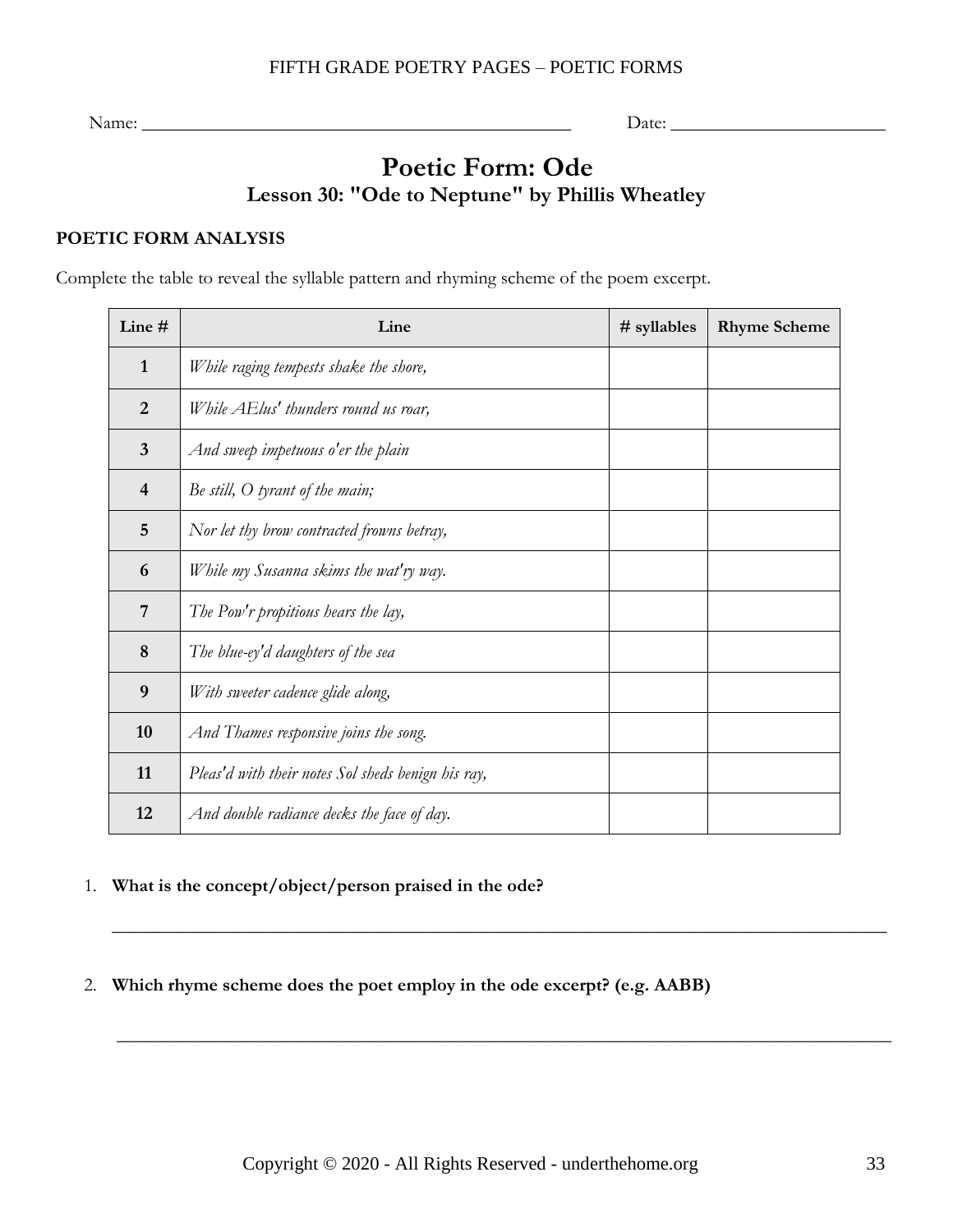Name: \_\_\_\_\_\_\_\_\_\_\_\_\_\_\_\_\_\_\_\_\_\_\_\_\_\_\_\_\_\_\_\_\_\_\_\_\_\_\_\_\_\_\_\_\_\_ Date: \_\_\_\_\_\_\_\_\_\_\_\_\_\_\_\_\_\_\_\_\_\_\_

# **Poetic Form: Ode Lesson 31: "Ode to Pity" by Jane Austen**

### <span id="page-33-0"></span>**POETIC FORM ANALYSIS**

Complete the table to reveal the syllable pattern and rhyming scheme of the poem.

| Line $#$       | Line                                       | $#$ syllables | <b>Rhyme Scheme</b> |
|----------------|--------------------------------------------|---------------|---------------------|
| 1              | Ever musing I delight to tread             |               |                     |
| 2              | The Paths of honour and the Myrtle Grove   |               |                     |
| $\mathbf{3}$   | Whilst the pale Moon her beams doth shed   |               |                     |
| $\overline{4}$ | On disappointed Love.                      |               |                     |
| 5              | While Philomel on airy hawthorn Bush       |               |                     |
| 6              | Sings sweet and Melancholy, And the thrush |               |                     |
| 7              | Converses with the Dove.                   |               |                     |
| 8              | Gently brawling down the turnpike road,    |               |                     |

### **POETIC FORM EMPLOYMENT**

Write your own ode about **someone (a person) you admire**.

| Ode Title: |
|------------|
|            |
| Line 2:    |
|            |
| Line 4     |
|            |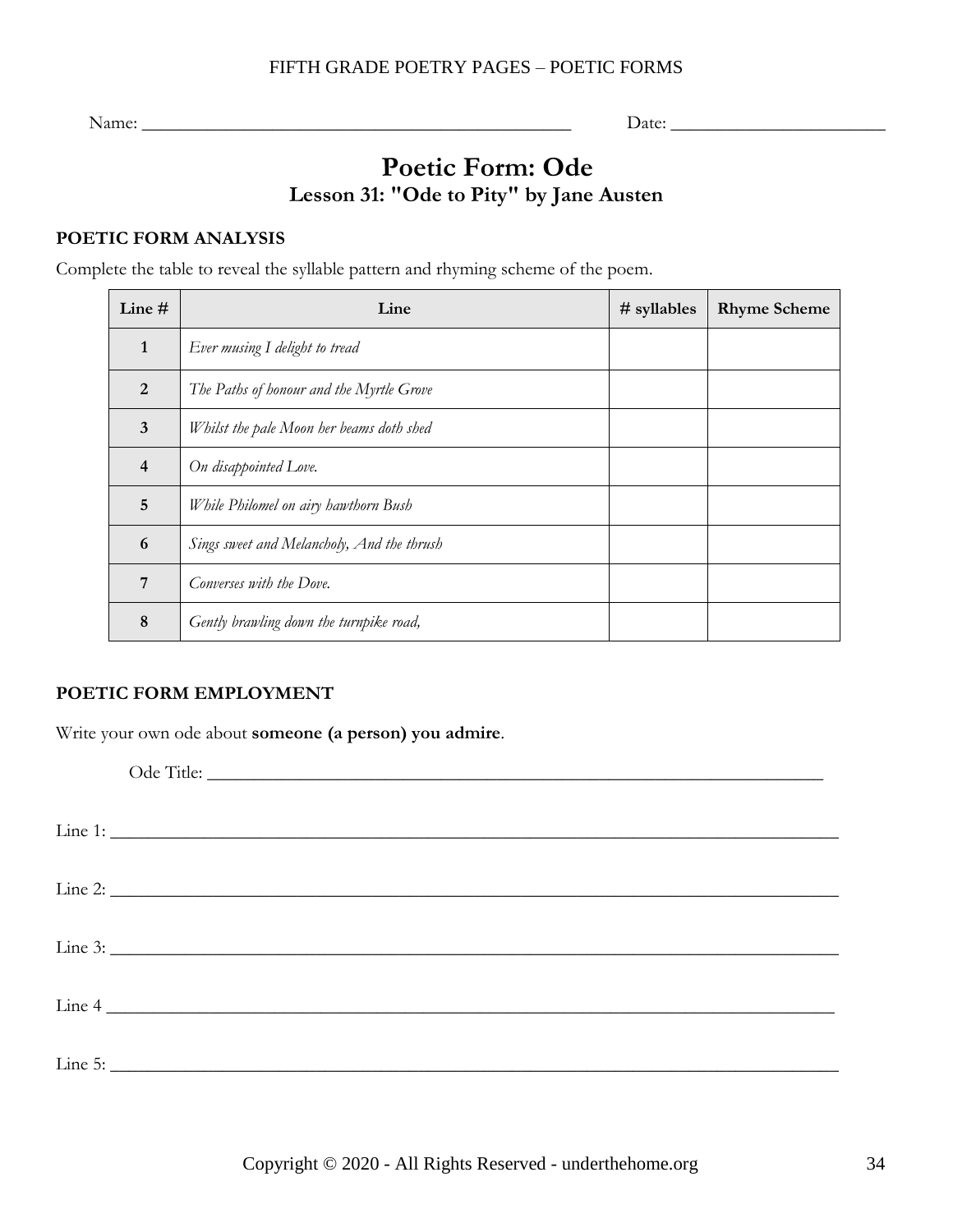Line 6: \_\_\_\_\_\_\_\_\_\_\_\_\_\_\_\_\_\_\_\_\_\_\_\_\_\_\_\_\_\_\_\_\_\_\_\_\_\_\_\_\_\_\_\_\_\_\_\_\_\_\_\_\_\_\_\_\_\_\_\_\_\_\_\_\_\_\_\_\_\_\_\_\_\_\_\_\_\_

# **Poetic Form: Ode**

### <span id="page-34-0"></span>**Lesson 32: "Ode on the Mammoth Cheese Weighing 7,000 Pounds" by James McIntyre**

### **POETIC FORM ANALYSIS**

Complete the table to reveal the syllable pattern and rhyming scheme of the poem excerpt.

| Line $#$                | Line                               | $#$ syllables | <b>Rhyme Scheme</b> |
|-------------------------|------------------------------------|---------------|---------------------|
| $\mathbf{1}$            | We have seen the Queen of cheese,  |               |                     |
| $\overline{2}$          | Laying quietly at your ease,       |               |                     |
| 3                       | Gently fanned by evening breeze -- |               |                     |
| $\overline{\mathbf{4}}$ | Thy fair form no flies dare seize. |               |                     |
| 5                       | All gaily dressed soon you'll go   |               |                     |
| 6                       | To the great Provincial Show,      |               |                     |
| 7                       | To be admired by many a beau       |               |                     |
| 8                       | In the city of Toronto.            |               |                     |

### **POETIC FORM EMPLOYMENT**

Write your own ode about **something (an object) you admire**.

| Line 4  |
|---------|
| Line 5: |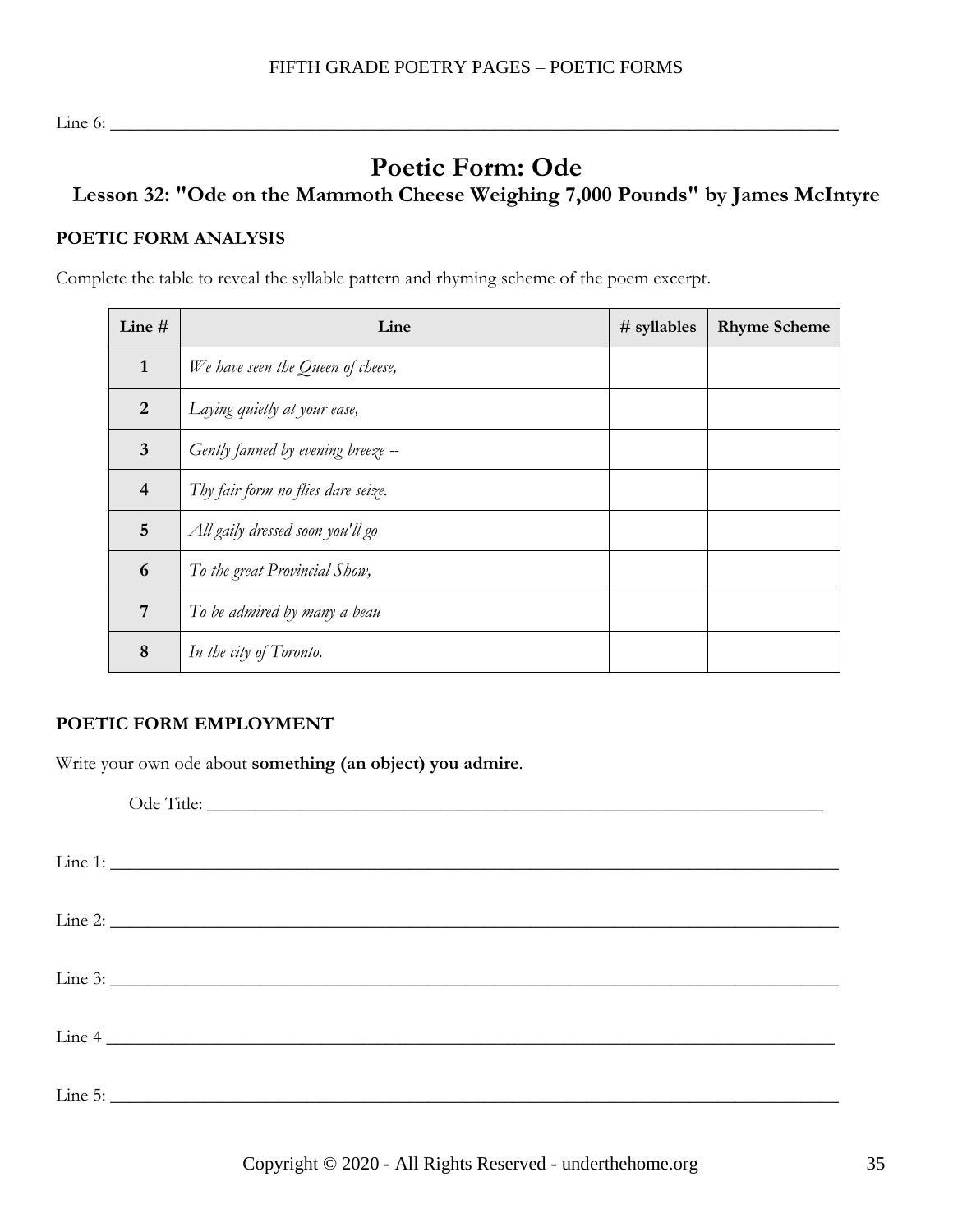<span id="page-35-0"></span>Line 6: \_\_\_\_\_\_\_\_\_\_\_\_\_\_\_\_\_\_\_\_\_\_\_\_\_\_\_\_\_\_\_\_\_\_\_\_\_\_\_\_\_\_\_\_\_\_\_\_\_\_\_\_\_\_\_\_\_\_\_\_\_\_\_\_\_\_\_\_\_\_\_\_\_\_\_\_\_\_

# **Poetic Form: Blank Verse Lesson 33: "Mending Wall" by Robert Frost**

### <span id="page-35-1"></span>**POETIC FORM ANALYSIS**

Complete the table to reveal the syllable pattern and rhythm (da-DUM) of the poem excerpt.

| Line $#$                | Line                                           | # syllables | Rhythm |
|-------------------------|------------------------------------------------|-------------|--------|
| 1                       | Something there is that doesn't love a wall,   |             |        |
| $\overline{2}$          | That sends the frozen-ground-swell under it,   |             |        |
| $\overline{\mathbf{3}}$ | And spills the upper boulders in the sun;      |             |        |
| $\overline{4}$          | And makes gaps even two can pass abreast.      |             |        |
| $\overline{5}$          | The work of hunters is another thing:          |             |        |
| 6                       | I have come after them and made repair         |             |        |
| 7                       | Where they have left not one stone on a stone, |             |        |
| 8                       | But they would have the rabbit out of hiding,  |             |        |

### **POETIC FORM EMPLOYMENT**

Write your own poem in blank verse.

- Ten syllables per line
- Does not rhyme

| $\text{Line } 4 \text{ _______}$ |  |  |
|----------------------------------|--|--|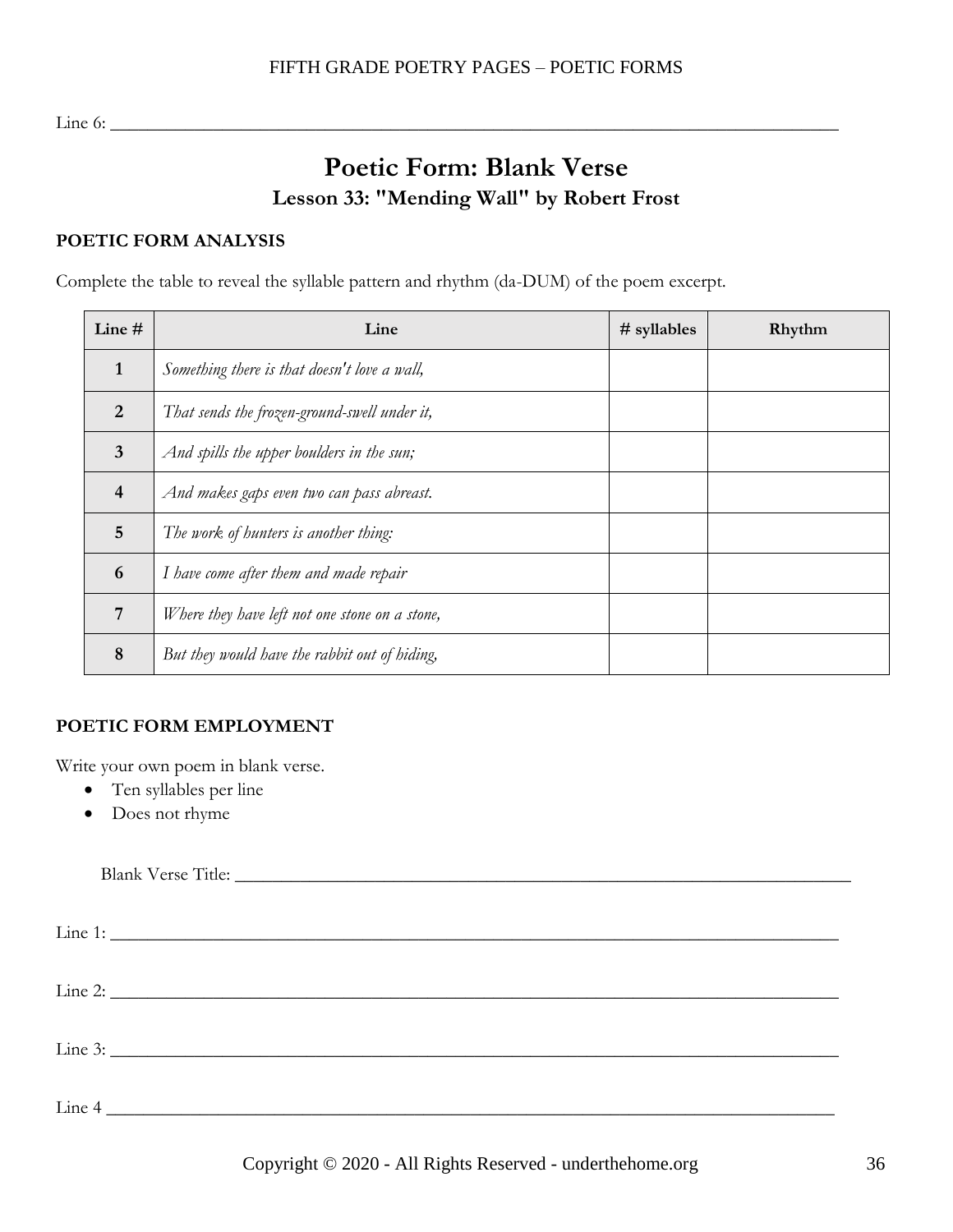Name: \_\_\_\_\_\_\_\_\_\_\_\_\_\_\_\_\_\_\_\_\_\_\_\_\_\_\_\_\_\_\_\_\_\_\_\_\_\_\_\_\_\_\_\_\_\_ Date: \_\_\_\_\_\_\_\_\_\_\_\_\_\_\_\_\_\_\_\_\_\_\_

# **Poetic Form: Blank Verse Lesson 34: "Hamlet" by William Shakespeare**

### <span id="page-36-0"></span>**POETIC FORM ANALYSIS**

Complete the table to reveal the syllable pattern and rhythm (da-DUM) of the poem excerpt.

| Line $#$       | Line                                           | # syllables | Rhythm |
|----------------|------------------------------------------------|-------------|--------|
| $\mathbf{1}$   | Something there is that doesn't love a wall,   |             |        |
| $\overline{2}$ | That sends the frozen-ground-swell under it,   |             |        |
| $\overline{3}$ | And spills the upper boulders in the sun;      |             |        |
| $\overline{4}$ | And makes gaps even two can pass abreast.      |             |        |
| $\overline{5}$ | The work of hunters is another thing:          |             |        |
| 6              | I have come after them and made repair         |             |        |
| 7              | Where they have left not one stone on a stone, |             |        |
| 8              | But they would have the rabbit out of hiding,  |             |        |

### **POETIC FORM EMPLOYMENT**

Write your own poem in blank verse.

- Ten syllables per line
- Does not rhyme

| Line 4: $\Box$ |  |  |
|----------------|--|--|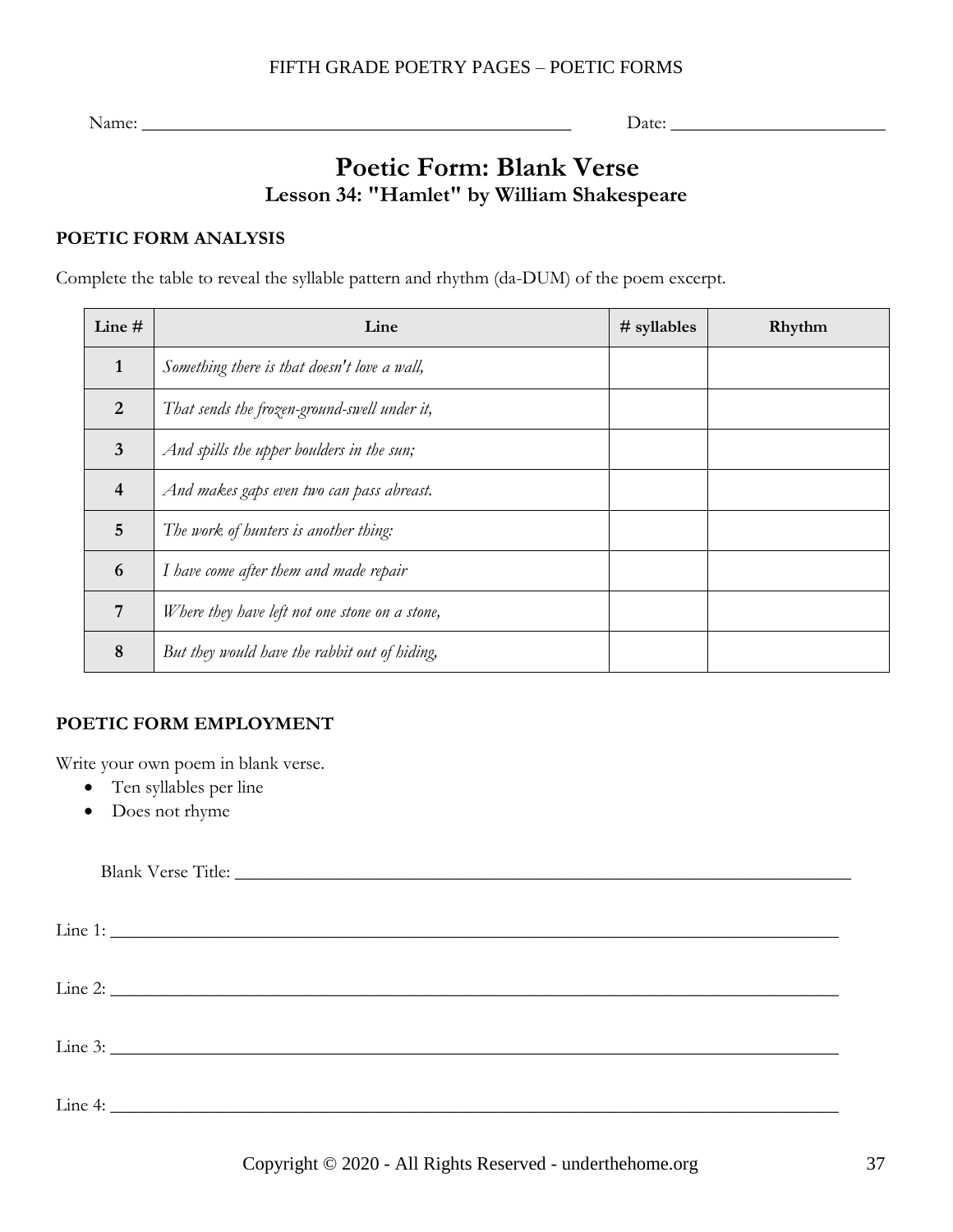Name: \_\_\_\_\_\_\_\_\_\_\_\_\_\_\_\_\_\_\_\_\_\_\_\_\_\_\_\_\_\_\_\_\_\_\_\_\_\_\_\_\_\_\_\_\_\_ Date: \_\_\_\_\_\_\_\_\_\_\_\_\_\_\_\_\_\_\_\_\_\_\_

# **Poetic Form: Blank Verse**

**Lesson 35: "This Lime-tree Bower my Prison" by Samuel Taylor Coleridge**

### <span id="page-37-0"></span>**POETIC FORM ANALYSIS**

Complete the table to reveal the syllable pattern and rhythm (da-DUM) of the poem excerpt.

| Line $#$                | Line                                           | $#$ syllables | Rhythm |
|-------------------------|------------------------------------------------|---------------|--------|
| $\mathbf{1}$            | Something there is that doesn't love a wall,   |               |        |
| $\overline{2}$          | That sends the frozen-ground-swell under it,   |               |        |
| $\overline{\mathbf{3}}$ | And spills the upper boulders in the sun;      |               |        |
| $\overline{4}$          | And makes gaps even two can pass abreast.      |               |        |
| 5                       | The work of hunters is another thing:          |               |        |
| 6                       | I have come after them and made repair         |               |        |
| 7                       | Where they have left not one stone on a stone, |               |        |
| 8                       | But they would have the rabbit out of hiding,  |               |        |

### **POETIC FORM EMPLOYMENT**

Write your own poem in blank verse and iambic pentameter.

- Ten syllables per line
- Does not rhyme
- da-DUM rhythm

| Line 3: |  |  |
|---------|--|--|
| Line 4: |  |  |